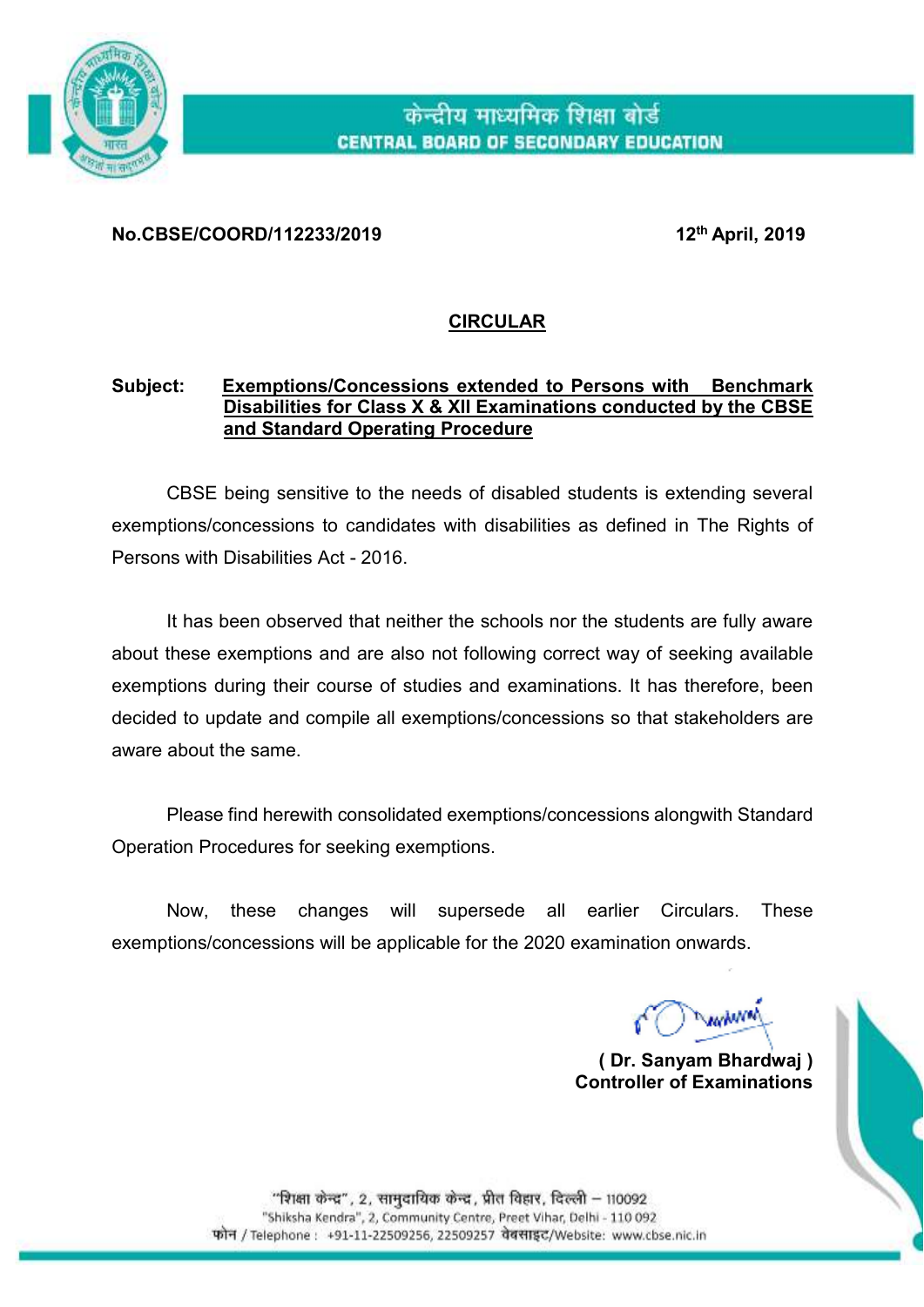### **EXEMPTIONS/ CONCESSIONS RULES APPLICABLE FOR BOTH CLASS X & XII BOARD EXAMINATIONS**

### **A. GENERAL EXEMPTIONS /CONCESSIONS**

| S.No. | <b>Concessions</b>        | <b>Illustration</b>                                         |  |  |  |  |  |  |  |
|-------|---------------------------|-------------------------------------------------------------|--|--|--|--|--|--|--|
| 1.    | <b>Issuing Authority</b>  | The medical certificate issued by the following             |  |  |  |  |  |  |  |
|       | of Medical                | agencies/organizations will be considered<br>for            |  |  |  |  |  |  |  |
|       | Certificate               | granting concessions to Disabled candidates:                |  |  |  |  |  |  |  |
|       |                           |                                                             |  |  |  |  |  |  |  |
|       |                           | Disability Certificate(s) issued by Government<br>i)        |  |  |  |  |  |  |  |
|       |                           | hospitals controlled by either the Central or               |  |  |  |  |  |  |  |
|       |                           | State Governments from the Chief Medical                    |  |  |  |  |  |  |  |
|       |                           | Officer/Civil Surgeon /Medical Superintendent.              |  |  |  |  |  |  |  |
|       |                           | Disability Certificate(s) issued by Recognized<br>ii)       |  |  |  |  |  |  |  |
|       |                           | institutes of national level viz National                   |  |  |  |  |  |  |  |
|       |                           | Association for the Blind, Spastic Society of               |  |  |  |  |  |  |  |
|       |                           | India etc; and                                              |  |  |  |  |  |  |  |
|       |                           | Disability Certificate(s) issued<br>iii)<br>by Non-         |  |  |  |  |  |  |  |
|       |                           | governmental Organizations/practitioners                    |  |  |  |  |  |  |  |
|       |                           | registered with Rehabilitation Council of                   |  |  |  |  |  |  |  |
|       |                           | India/Central Government/State Government                   |  |  |  |  |  |  |  |
|       |                           | of the Respective State.                                    |  |  |  |  |  |  |  |
|       |                           | The disability certificate issued by the<br>iv)             |  |  |  |  |  |  |  |
|       |                           | competent authority at any place shall be                   |  |  |  |  |  |  |  |
|       |                           | accepted.                                                   |  |  |  |  |  |  |  |
|       |                           | The proforma of the certificate regarding<br>V)             |  |  |  |  |  |  |  |
|       |                           | physical limitation for an examinee to write is             |  |  |  |  |  |  |  |
|       |                           | annexed at <b>Annexure-A.</b>                               |  |  |  |  |  |  |  |
| 2.    | <b>Facility of Scribe</b> | Candidates with disabilities as defined in The<br>i)        |  |  |  |  |  |  |  |
|       | and                       | Rights of Persons With Disabilities Act 2016 are            |  |  |  |  |  |  |  |
|       | compensatory              | permitted to use a Scribe or allowed                        |  |  |  |  |  |  |  |
|       | time                      | Compensatory time as given below or both:                   |  |  |  |  |  |  |  |
|       |                           |                                                             |  |  |  |  |  |  |  |
|       |                           | For paper of 3 hours duration<br>60 minutes                 |  |  |  |  |  |  |  |
|       |                           | For paper of 2 <sup>1</sup> /2 hours duration<br>50 minutes |  |  |  |  |  |  |  |
|       |                           | For paper of 2 hours duration<br>40 minutes                 |  |  |  |  |  |  |  |
|       |                           | For paper of 1 <sup>1</sup> /2 hours duration<br>30 minutes |  |  |  |  |  |  |  |
|       |                           |                                                             |  |  |  |  |  |  |  |
|       |                           | For Categories of disabilities for which<br>ii)             |  |  |  |  |  |  |  |
|       |                           | scribe/reader/writer/adult prompter is                      |  |  |  |  |  |  |  |
|       |                           | permissible please refer to the <b>Annexure-C</b>           |  |  |  |  |  |  |  |
|       |                           |                                                             |  |  |  |  |  |  |  |
| 3.    | Appointment of            | The candidate shall have the discretion of<br>i)            |  |  |  |  |  |  |  |
|       | <b>Scribe and related</b> | opting for his own scribe/reader or request the             |  |  |  |  |  |  |  |
|       | instructions              | examination centre for the same.                            |  |  |  |  |  |  |  |
|       |                           | Scribe/Reader is provided<br>ii)<br>In.<br>case<br>by       |  |  |  |  |  |  |  |
|       |                           | Examination Centre, the qualification of Scribe             |  |  |  |  |  |  |  |
|       |                           | should not be more than the minimum                         |  |  |  |  |  |  |  |
|       |                           | Qualification criteria of the examination,                  |  |  |  |  |  |  |  |
|       |                           | however, the qualification should always be                 |  |  |  |  |  |  |  |
|       |                           | matriculation or above.                                     |  |  |  |  |  |  |  |
|       |                           |                                                             |  |  |  |  |  |  |  |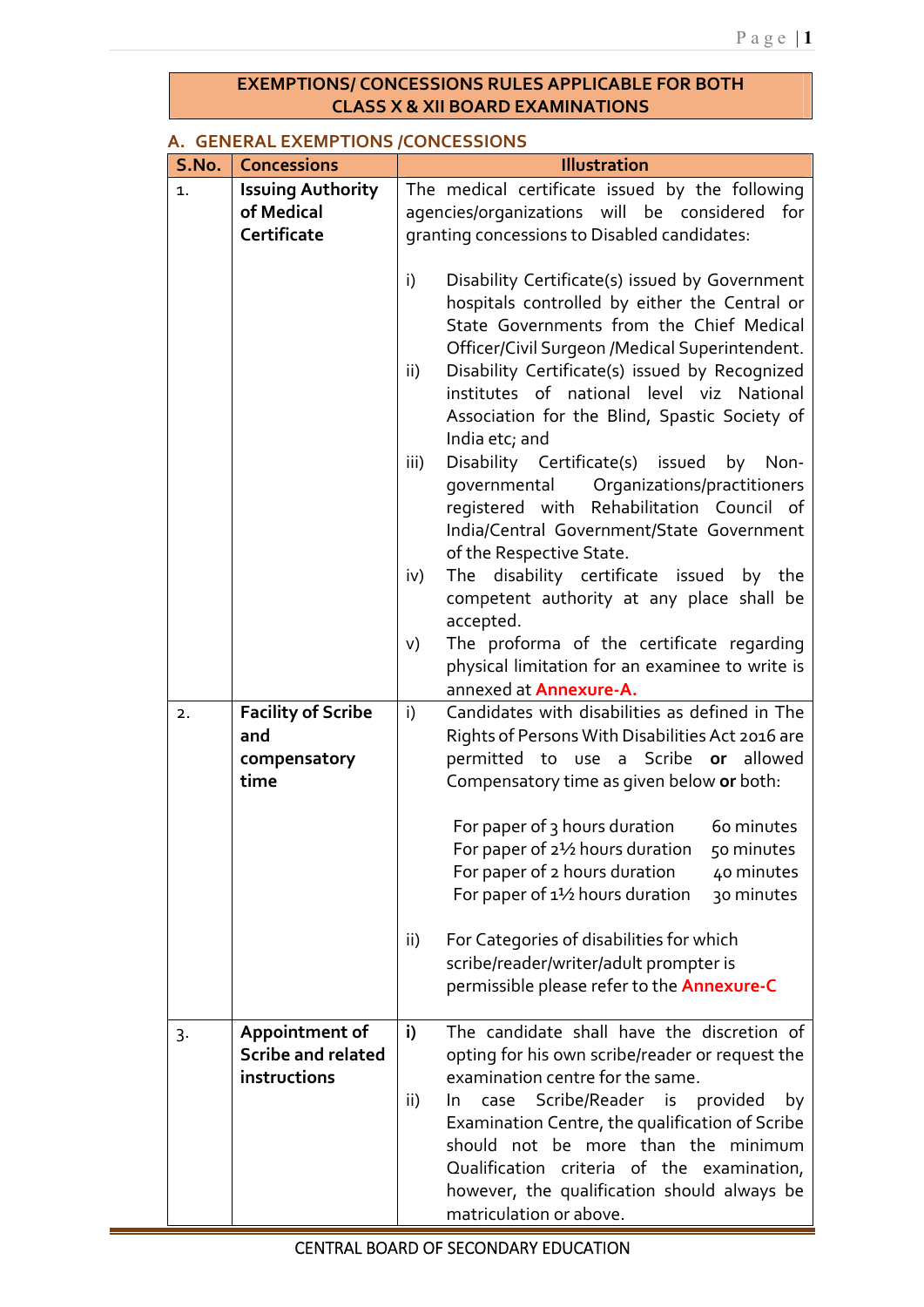|    |                  | iii)            | In case the candidate is allowed to bring his       |
|----|------------------|-----------------|-----------------------------------------------------|
|    |                  |                 | own scribe, the qualification of the scribe         |
|    |                  |                 | should be one step below the qualification of       |
|    |                  |                 | the candidate taking examination. The person        |
|    |                  |                 | with benchmark disabilities opting for own          |
|    |                  |                 | Scribe/Reader should submit the detail of the       |
|    |                  |                 | scribe/Reader as per proforma at<br>own             |
|    |                  |                 | Annexure-B Candidate shall also have the            |
|    |                  |                 | option of meeting the scribe two days before        |
|    |                  |                 | the examination.                                    |
|    |                  | iv)             | Candidates will be<br>allowed to<br>change          |
|    |                  |                 | Scribe/Reader in case of emergency.<br>The          |
|    |                  |                 | candidate shall also be allowed to take more        |
|    |                  |                 | than one scribe/reader for writing different        |
|    |                  |                 |                                                     |
|    |                  |                 | papers specially for languages. However, there      |
|    |                  |                 | can be only one scribe per subject.                 |
|    |                  | V)              | Centre Superintendent of the examination            |
|    |                  |                 | centre concerned shall forward<br>the<br>to         |
|    |                  |                 | concerned Regional Officer of the Board, a          |
|    |                  |                 | report giving full particulars of the candidate     |
|    |                  |                 | and of the scribe.                                  |
|    |                  | vi)             | Suitable room shall be arranged for the             |
|    |                  |                 | candidate for whom a scribe is allowed and a        |
|    |                  |                 | separate Assistant Superintendent shall be          |
|    |                  |                 | appointed by the Centre Superintendent to           |
|    |                  |                 | supervise his/her examination.                      |
|    |                  | vii)            | Services of Scribe shall be provided free of cost   |
|    |                  | viii)           | The Scribe shall be paid remuneration by the        |
|    |                  |                 | Centre Superintendent as per norms of CBSE.         |
| 4. | General<br>Other | i)              | To facilitate easy access, a few selected           |
|    | instructions/    |                 | schools are made examination centres for            |
|    | facilities       |                 | special students.                                   |
|    |                  | $\mathsf{ii}$ ) | Teachers from schools for visually impaired         |
|    |                  |                 | are appointed as Assistant Superintendent(s)        |
|    |                  |                 | (Invigilators) at the special examination           |
|    |                  |                 | centres for visually handicapped. However,          |
|    |                  |                 | precaution is taken to appoint different            |
|    |                  |                 | subject teachers on different days.                 |
|    |                  | iii)            | Answer books of Candidates with Benchmark           |
|    |                  |                 | Disabilities are sent separately by the Centre      |
|    |                  |                 |                                                     |
|    |                  |                 | Superintendents to the concerned Regional<br>Office |
|    |                  |                 |                                                     |
|    |                  | iv)             | A separate column is provided on the title          |
|    |                  |                 | page of the answer book for indicating the          |
|    |                  |                 | category of disability.                             |
|    |                  | V)              | Use of calculator is not permitted in any of the    |
|    |                  |                 | examinations conducted by the Board                 |
|    |                  | vi)             | Magnifying glass/Portable video magnifier is        |
|    |                  |                 | also allowed to Visually Impaired candidate.        |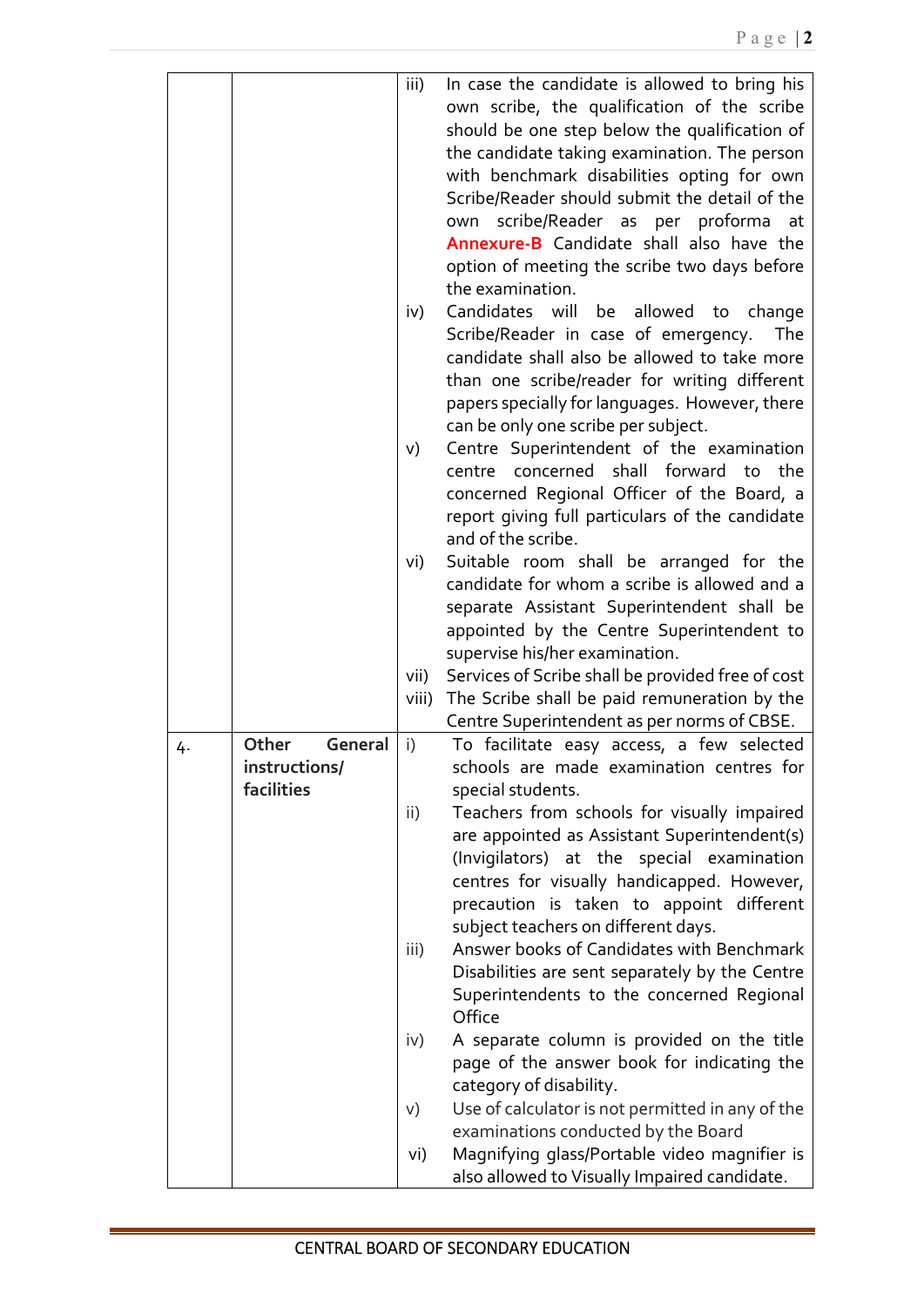| vii)          | For Categories of disabilities for which                                         |
|---------------|----------------------------------------------------------------------------------|
|               | Computer is permissible please refer to the                                      |
|               | Annexure-C.                                                                      |
| viii)         | Computer will be allowed as per the actual                                       |
|               | need and skills of the students with disabilities                                |
|               | duly supported by certificate issued by                                          |
|               | registered medical practitioners / qualified                                     |
|               | psychological consultants recommending use                                       |
|               | of Computer facility for writing<br>the                                          |
|               | examination citing the ground on which                                           |
|               | recommendation for use of computer has                                           |
|               | been made. Such permission shall be subject                                      |
|               | to the followings:-                                                              |
|               |                                                                                  |
|               | (a) Use of computer shall be limited to only                                     |
|               | for typing answers, for viewing the                                              |
|               | questions in the enlarged font size, for                                         |
|               | listening the question items. Concerned                                          |
|               | candidate shall bring his / her own                                              |
|               | computer or laptop duly formatted and                                            |
|               | the Centre Superintendent shall allow                                            |
|               | such candidate after an inspection by the                                        |
|               | Computer teacher and the same teacher                                            |
|               | may do the monitoring of the use of the                                          |
|               | computer. Centre Superintendent may                                              |
|               | compensate for the loss of time, if any,<br>and record the same.                 |
|               |                                                                                  |
|               | (b) The computer / laptop brought by the<br>candidate will not have any internet |
|               | connection so as to maintain the sanctity                                        |
|               | of the examination.                                                              |
|               | The candidate shall use the computer /<br>(c)                                    |
|               | laptop only for the purpose for which                                            |
|               | permission has been taken.                                                       |
|               | Such requests<br>along with<br>specific<br>(d)                                   |
|               | recommendation<br>by the competent                                               |
|               | medical<br>qualified<br>authority                                                |
|               | psychological consultants, shall be sent to                                      |
|               | the concerned CBSE Regional Office.                                              |
|               | (e) Responsibility for use of computer shall lie                                 |
|               | on the candidate and Board shall not be                                          |
|               | liable for any consequences arising out of                                       |
|               | any mis-happening on account of use of                                           |
|               | computer.                                                                        |
| $\mathsf{ix}$ | Provision of Reader to read the question paper                                   |
|               | in case student with disability does not want                                    |
|               | scribe facility will be allowed but the Role of                                  |
|               | Such Person will be limited to Reading of                                        |
|               | <b>Question Paper.</b> Request for such permission                               |
|               | should be made by the candidate through                                          |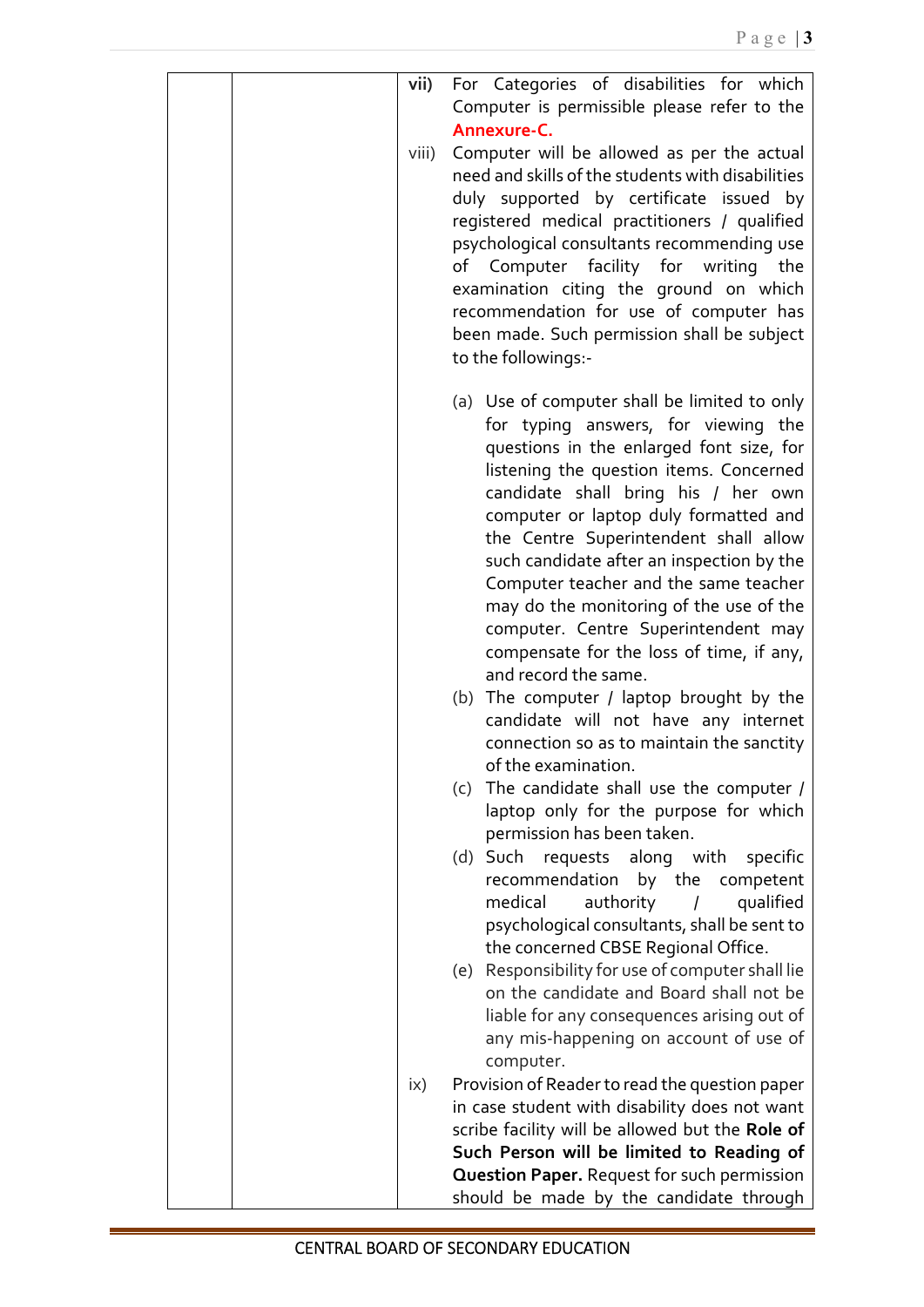|    |     | Principal with specific recommendation by the<br>registered medical practitioners / authorized<br>psychologist. Such cases will be referred to the<br>CBSE Regional Office by the school Principal<br>and permission will be accorded on case to<br>case basis based on merit. Such candidates<br>will not be allowed to use scribe facility.                                                                                                                                                                            |
|----|-----|--------------------------------------------------------------------------------------------------------------------------------------------------------------------------------------------------------------------------------------------------------------------------------------------------------------------------------------------------------------------------------------------------------------------------------------------------------------------------------------------------------------------------|
|    |     | For Categories of disabilities for which<br>X)<br>relaxation in attendance is permissible please<br>refer to <b>Annexure-C.</b> Relaxation<br>in in<br>attendance upto 50% may be considered for<br>candidates with disability who are unable to<br>attend the school for prescribed days. Such<br>recommendations with attendance details<br>must come from the Principal of the school of<br>the candidate alongwith supporting certificate<br>from the registered medical practitioners /<br>authorized psychologist. |
| 5. | Fee | Registration and Examination fee for classes<br>IX, X, XI, XII will not be charged from visually impaired<br>candidates as referred to in <b>Annexure-C</b> .                                                                                                                                                                                                                                                                                                                                                            |

## **B. SPECIFIC EXEMPTIONS/CONCESSIONS**

# **(1) CLASS X**

| <b>S. No.</b> | <b>Subject</b>        | <b>Exemptions/Concessions</b>                                                                     |  |  |  |  |  |  |  |  |
|---------------|-----------------------|---------------------------------------------------------------------------------------------------|--|--|--|--|--|--|--|--|
| 1.            | <b>Exemption from</b> | Candidates with disabilities as defined in The                                                    |  |  |  |  |  |  |  |  |
|               | third language        | Rights of Persons with Disabilities Act 2016 will be                                              |  |  |  |  |  |  |  |  |
|               |                       | exempted from third language.                                                                     |  |  |  |  |  |  |  |  |
| 2.            | <b>Flexibility in</b> | (a) Candidates with disabilities as defined in The                                                |  |  |  |  |  |  |  |  |
|               | choosing subjects     | Rights of Persons with Disabilities Act 2016                                                      |  |  |  |  |  |  |  |  |
|               |                       | have the option of studying one compulsory                                                        |  |  |  |  |  |  |  |  |
|               |                       | language as against two. This language should                                                     |  |  |  |  |  |  |  |  |
|               |                       | be in consonance with the overall spirit of the                                                   |  |  |  |  |  |  |  |  |
|               |                       | Three Language Formula prescribed by the                                                          |  |  |  |  |  |  |  |  |
|               |                       | Board. Besides one language any four from                                                         |  |  |  |  |  |  |  |  |
|               |                       | amongst the following groups can be offered:                                                      |  |  |  |  |  |  |  |  |
|               |                       |                                                                                                   |  |  |  |  |  |  |  |  |
|               |                       | Group <sub>1</sub>                                                                                |  |  |  |  |  |  |  |  |
|               |                       | Mathematics, Science, Social Science, another                                                     |  |  |  |  |  |  |  |  |
|               |                       | language, Music (Any one), Painting, Home                                                         |  |  |  |  |  |  |  |  |
|               |                       | Science, Elements of Business, Elements of Book<br>Keeping and Accountancy, Computer Applications |  |  |  |  |  |  |  |  |
|               |                       | <b>Group 2</b>                                                                                    |  |  |  |  |  |  |  |  |
|               |                       | Any One Skill Subject (except Automotive) for                                                     |  |  |  |  |  |  |  |  |
|               |                       | Regular Candidates Only                                                                           |  |  |  |  |  |  |  |  |
|               |                       | Note: Information Technology from Group 2                                                         |  |  |  |  |  |  |  |  |
|               |                       | cannot be offered if Computer Applications from                                                   |  |  |  |  |  |  |  |  |
|               |                       | Group 1 is opted.                                                                                 |  |  |  |  |  |  |  |  |
|               |                       |                                                                                                   |  |  |  |  |  |  |  |  |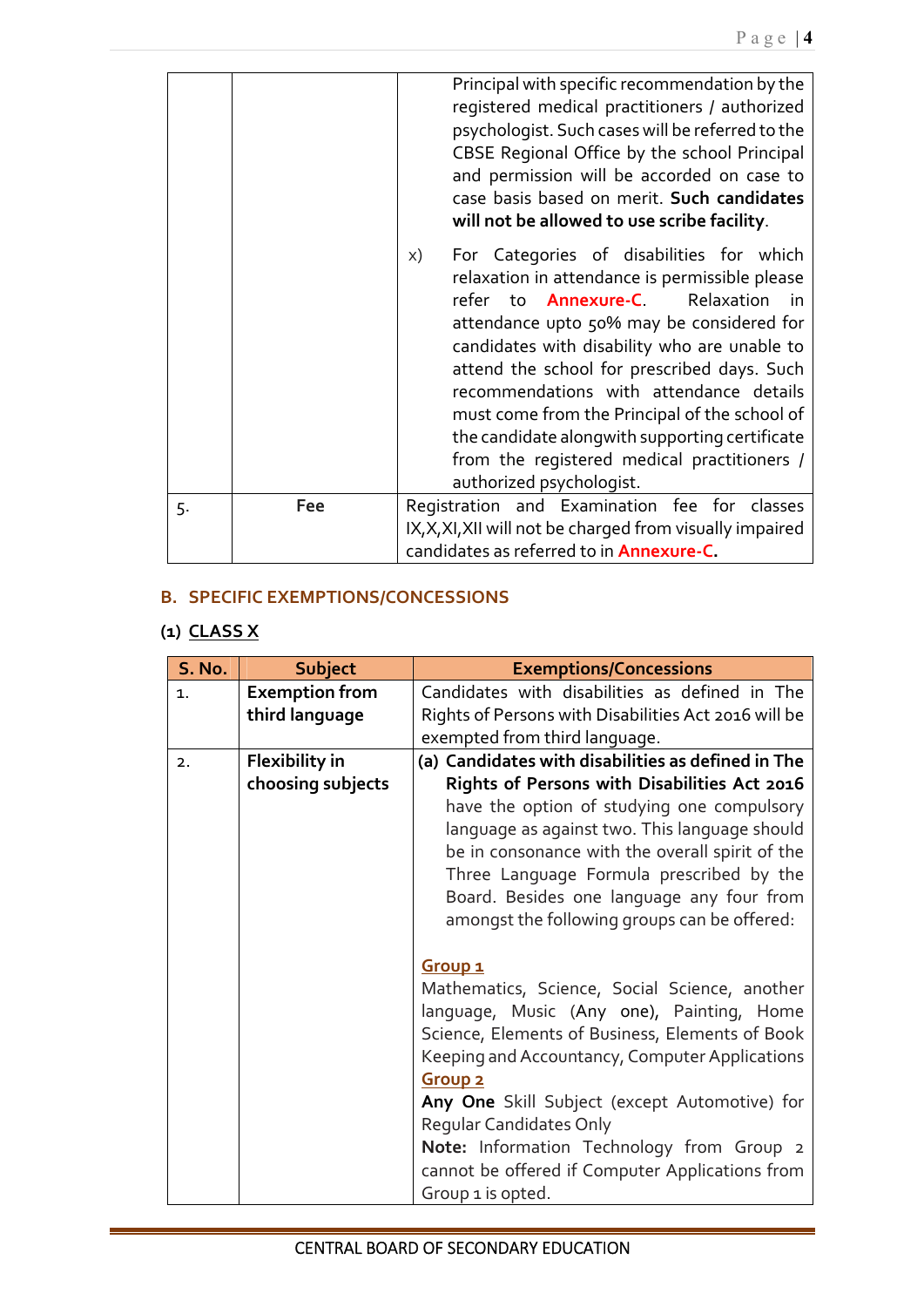|    |                                           | (b) Bonafide residents of Delhi appearing as<br>Private candidate as per provisions of<br>Examination Byelaws cannot take subjects<br>having Practical Component at Secondary |
|----|-------------------------------------------|-------------------------------------------------------------------------------------------------------------------------------------------------------------------------------|
|    |                                           | level. However, candidates with disabilities as<br>defined in The Rights of Persons with                                                                                      |
|    |                                           | Disabilities Act 2016 have the option of taking<br>up Music, Painting, Home Science as the<br>subjects of study.                                                              |
|    |                                           | (c) Physio-therapic exercises are considered as<br>equivalent to Health and Physical Education<br>course of the Board.                                                        |
| 3. | Alternate questions<br>/Separate Question | i) Alternative type questions are provided in lieu<br>of questions having visual inputs for visually<br>impaired candidates in the subject Social<br>Science.                 |
|    |                                           | ii) With effect from 2020, in lieu of large font<br>Question Papers, candidates will be allowed to<br>magnifying glasses/portable<br>video<br>use<br>magnifiers.              |

### **(ii) CLASS XII**

| S.No. | <b>Subject</b>        | <b>Exemptions/Concessions</b>                          |  |  |  |  |  |  |  |  |  |
|-------|-----------------------|--------------------------------------------------------|--|--|--|--|--|--|--|--|--|
| 1.    | <b>Flexibility in</b> | Bonafide residents of Delhi appearing as Private       |  |  |  |  |  |  |  |  |  |
|       | Choosing              | candidate as per provisions of Examination Byelaws     |  |  |  |  |  |  |  |  |  |
|       | subjects.             | cannot take subjects having Practical Component.       |  |  |  |  |  |  |  |  |  |
|       |                       | However, candidates with disabilities as defined in    |  |  |  |  |  |  |  |  |  |
|       |                       | The Rights of Persons with Disabilities Act 2016       |  |  |  |  |  |  |  |  |  |
|       |                       | have the option of taking Music(Any one), Painting,    |  |  |  |  |  |  |  |  |  |
|       |                       | Home Science as the subjects of study.                 |  |  |  |  |  |  |  |  |  |
| 2.    | Separate question     | (a)<br>Disabled candidates are given separate          |  |  |  |  |  |  |  |  |  |
|       | paper and             | question papers containing Multiple choice             |  |  |  |  |  |  |  |  |  |
|       | questions in lieu     | questions based on Practical component in              |  |  |  |  |  |  |  |  |  |
|       | of practical          | lieu of practicals in the subjects of Physics,         |  |  |  |  |  |  |  |  |  |
|       | component             | <b>Chemistry and Biology</b>                           |  |  |  |  |  |  |  |  |  |
|       |                       | (b)<br>Question papers administered in the subjects    |  |  |  |  |  |  |  |  |  |
|       |                       | of Physics, Chemistry, Mathematics and                 |  |  |  |  |  |  |  |  |  |
|       |                       | Biology are without any visual input                   |  |  |  |  |  |  |  |  |  |
|       |                       | Alternative type questions are provided in lieu<br>(c) |  |  |  |  |  |  |  |  |  |
|       |                       | of questions having visual inputs in the               |  |  |  |  |  |  |  |  |  |
|       |                       | subjects of History, Geography<br>and                  |  |  |  |  |  |  |  |  |  |
|       |                       | Economics                                              |  |  |  |  |  |  |  |  |  |
|       |                       | Note: For Categories of disabilities for which         |  |  |  |  |  |  |  |  |  |
|       |                       | separate question paper is permissible please refer    |  |  |  |  |  |  |  |  |  |
|       |                       | to Annexure-C                                          |  |  |  |  |  |  |  |  |  |

Students studying in schools affiliated to the Board and desirous of availing the exemptions/concessions should approach the concerned Regional Office of CBSE through the Head of their Institution preferably while in Class IX and/or XI. The request should be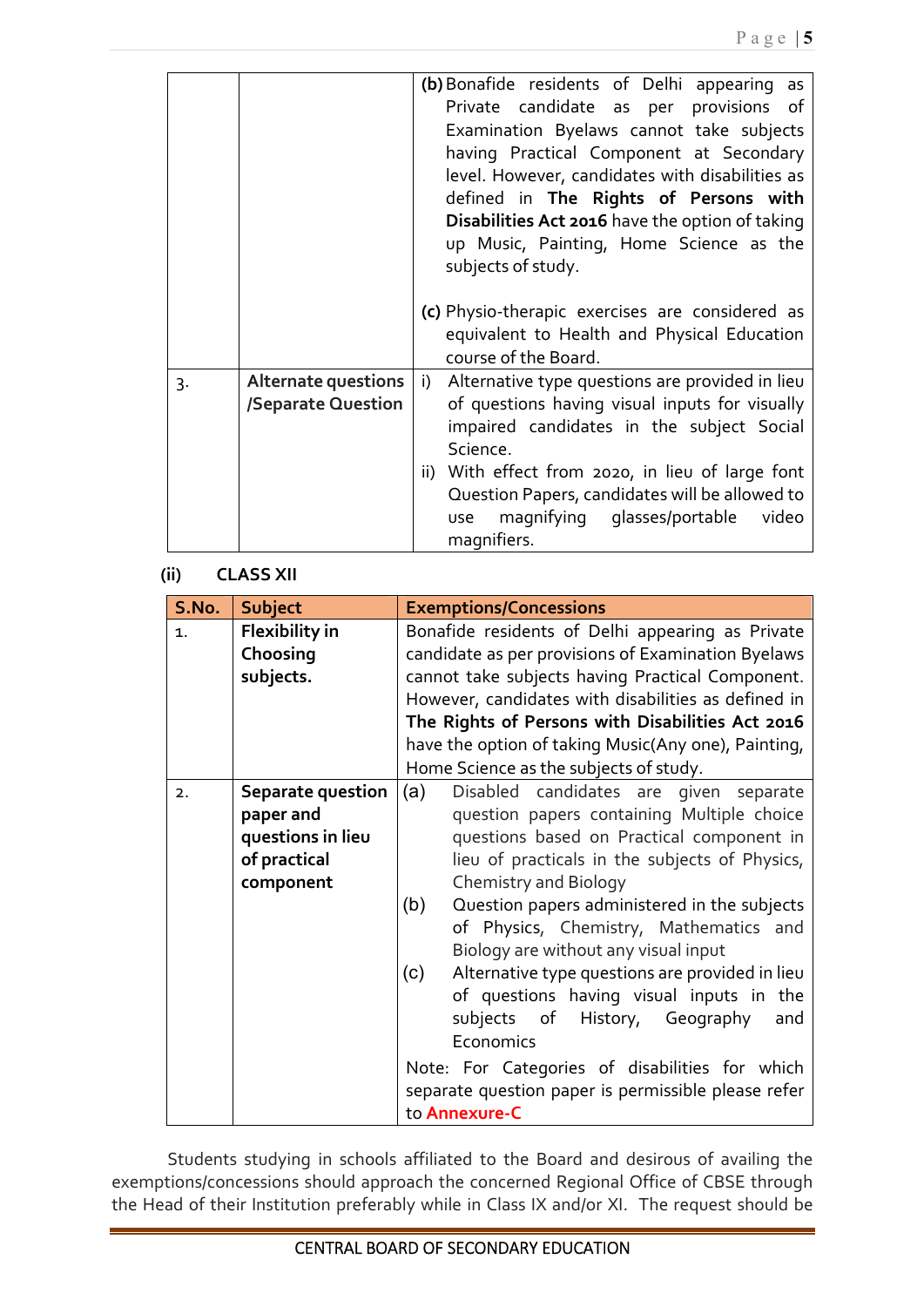supported by relevant medical certificate and recommendation from the Head of the School/Institution. Only those students would be considered for grant of exemption/concession in whose respect relevant category has been entered during registration in Class IX and/or XI.

### **Advisory to schools as per the Guidelines of Inclusive Education of Children with Disabilities (IECD):**

- a. Ensure that no child with special needs is denied admission in Mainstream Education
- b. Monitor enrolment of disabled children in schools
- c. Schools to provide support through assistive devices and the availability of trained teachers
- d. Modify the existing physical infrastructure and teaching methodologies to meet the needs of all children including Children with Special Needs
- e. Ensure that the school premises are made disabled friendly by 2020 and all educational institutions including hostels, libraries, laboratories and buildings have barrier free access for the disabled
- f. Ensure availability of Study material for the disabled and Talking Text Books, Reading Machines and computers with speech software
- g. Ensure adequate number of sign language interpreters, transcription services and a loop induction system for the students with Speech Language disability
- h. Revisit classroom organization required for the education of Children With Special Needs
- i. Ensure regular in-service training of teachers in inclusive education at the elementary and secondary level.

CBSE has 16 Regional Offices which deal with matters of different states. Contact number, jurisdiction and address of Regional Offices is available on the website of CBSE i.e. www.cbse.nic.in. CBSE has also a Helpline 1800-11-8002 which is functional on all working days from 9 AM -5.30 PM.

**COMMAND** 

 **CONTROLLER OF EXAMINATIONS**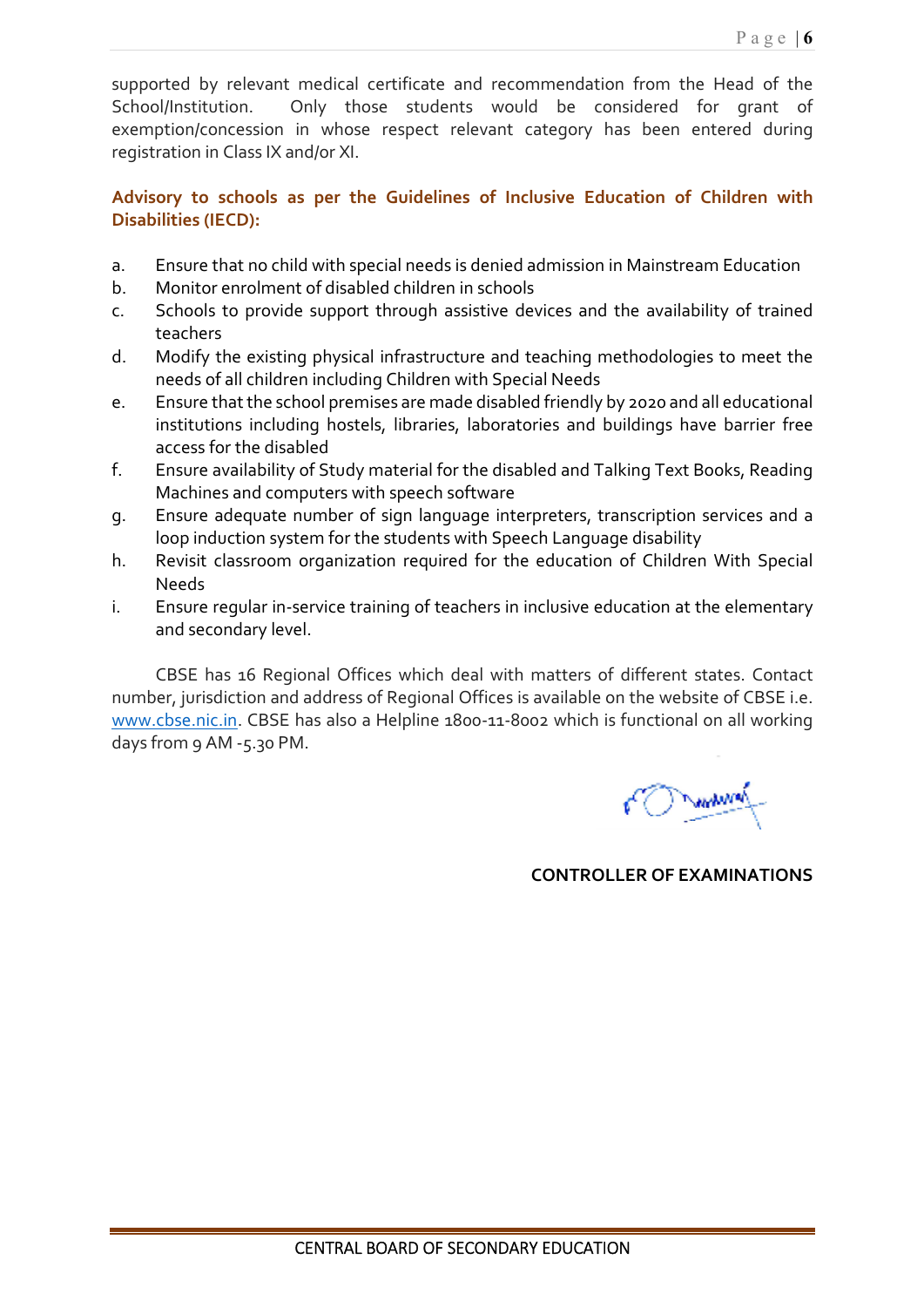## **STANDARD OPERATING PROCEDURE FOR AVAILING EXEMPTIONS**

- **STEP I:** Parents should go through the consolidated instructions issued by CBSE.
- **STEP II:** Parents get the child examined by the Competent Medical Authority and obtain requisite Medical Certificate of Disability.
- **STEP III**: For availing any exemption, parents will have to make a request to school alongwith copy of certificate of disability by latest by  $7<sup>th</sup>$  July, 2019. The draft application is annexed at **Annexure-D.** School will acknowledge the request made by the candidate.
- **STEP IV:** School will forward the request to concerned Regional Office of the Board latest by 15<sup>th</sup> July, alongwith specific recommendation. In case of rejection by the school, the same should also be sent to Board alongwith reasons of such rejection.
- **STEP V**: Regional Office will examine the request in accordance with the rules of the Board. In case of rejection, reasons for the same will be intimated.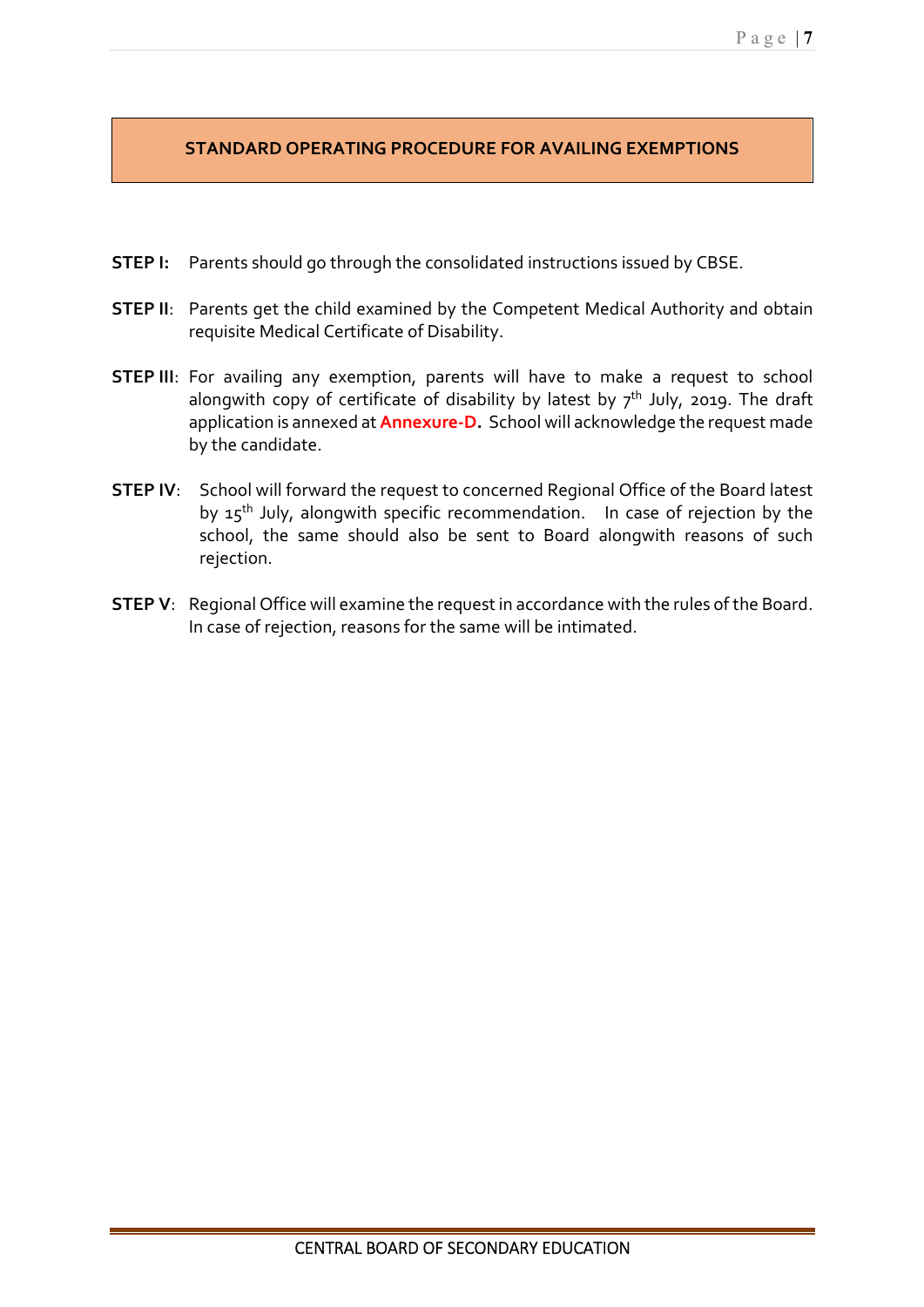### **ANNEXURE-A**

## **CERTIFICATE REGARDING PHYSICAL LIMITATION IN AN EXAMINEE TO WRITE (SUGGESTIVE)**

| This is to certify that, I have examined Mr/Ms/Mrs _____________________________           | (name of the                              |
|--------------------------------------------------------------------------------------------|-------------------------------------------|
| candidate with disability), a person with _______________________(nature and percentage of |                                           |
| disability as mentioned in the certificate of disability) S/o/D/o ____________________     |                                           |
|                                                                                            | (School name & address) and to state that |
| he/she has physical limitation which hampers his/her writing capabilities owing to his/her |                                           |
| disability.                                                                                |                                           |
|                                                                                            |                                           |

Signature Chief Medical Officer/Civil Surgeon/Medical Superintendent of a Government health care institution

|                                                          | Name & Designation. |
|----------------------------------------------------------|---------------------|
| Name of Government Hospital/Health Care Centre with Seal |                     |
|                                                          |                     |

Place:

Date:

### **Note:**

Certificate of disability should be given by a specialist of the relevant stream/disability (eg. Visual impairment – Ophthalmologist, Locomotor disability – Prthopaedic specialist/PMR).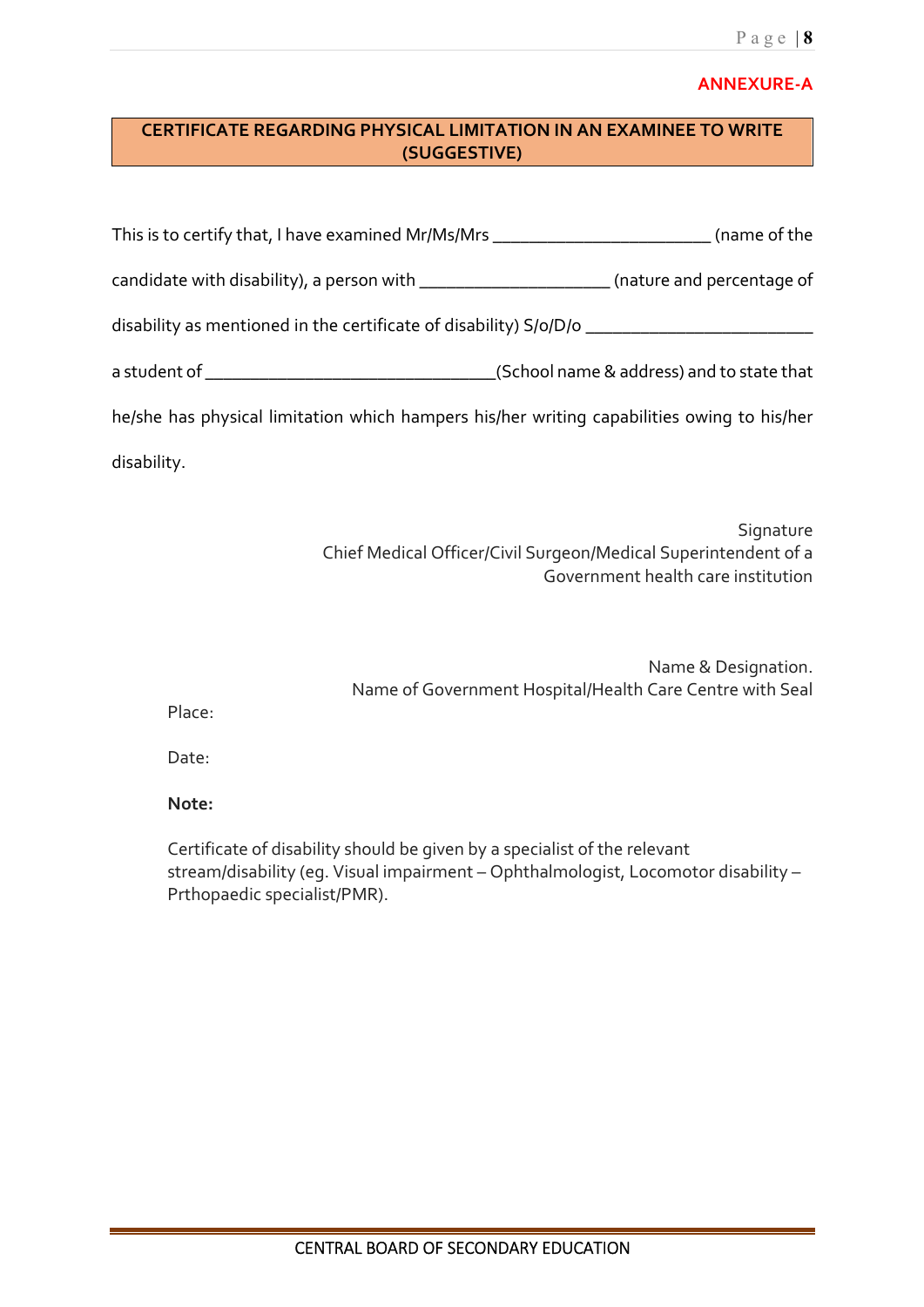# P a g e | **9**

# **ANNEXURE -B**

|                | LETTER OF UNDERTAKING FOR USING OWN SCRIBE                                                             |  |   |         |                 |
|----------------|--------------------------------------------------------------------------------------------------------|--|---|---------|-----------------|
| $\mathsf{I}_i$ |                                                                                                        |  | a | student | of              |
|                | S/o_________________________________bearing Roll No. ________________________________will be appearing |  |   |         | of the school), |
| at             | _________________________________(name of the centre). My qualification is                             |  |   |         |                 |
|                |                                                                                                        |  |   |         |                 |
|                |                                                                                                        |  |   |         |                 |
|                | provide the service of scribe/reader for the undersigned for taking the aforesaid examination.         |  |   |         |                 |
|                | I do hereby undertake that his qualficaiton is ____________________. In case,                          |  |   |         |                 |
|                | subsequently it is found that his qualification is not as declared by the undersigned and is           |  |   |         |                 |
|                | beyound my qualification, I shall forfeit my right and claims relating to this examination.            |  |   |         |                 |

(Signature of the candidate with Disability)

Place:

Date: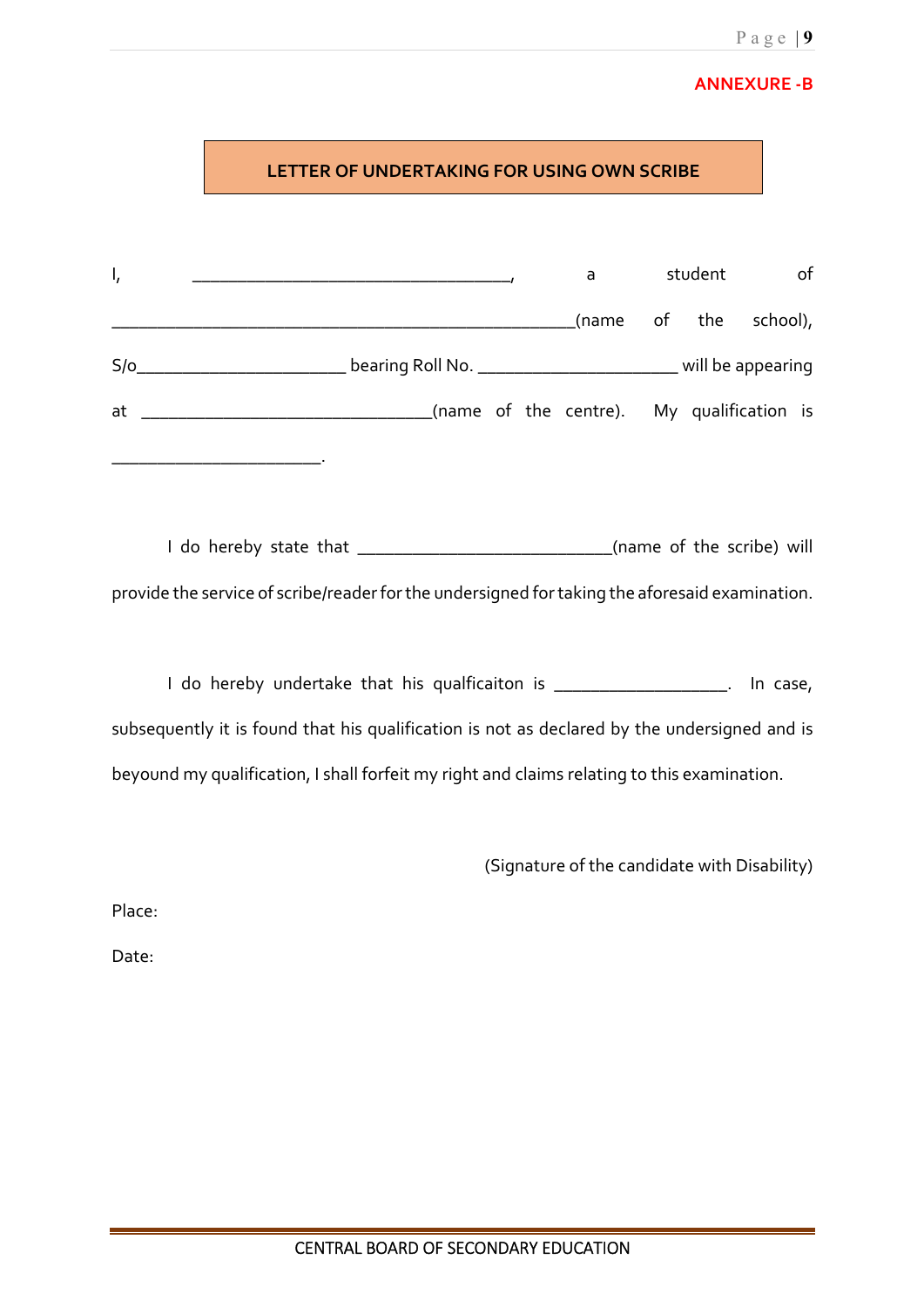| S.NO           | CODE<br><b>DISABILITY</b> | Disability-wise Exemptions to<br>Disabled students in Board's<br>Examinations | Flexibility In choosing subjects | Relaxation of attendance (on request) | Exemption in studying second<br>language | Examination through computers | Scribe and compensatory time in<br>case of hand dysfunction | Examination room on ground floor | marks can be provided as happens in<br>involved, theory paper of the same<br>In the subjects where practical are<br>case of visual impairment. | Permitting assistive devices during<br>exam (with doctor's advice) | Options of skill based subjects | Waiving off registration fees for IX/X &<br>XI/XII Examinations |
|----------------|---------------------------|-------------------------------------------------------------------------------|----------------------------------|---------------------------------------|------------------------------------------|-------------------------------|-------------------------------------------------------------|----------------------------------|------------------------------------------------------------------------------------------------------------------------------------------------|--------------------------------------------------------------------|---------------------------------|-----------------------------------------------------------------|
|                | H                         | $\mathbf{1}$                                                                  | $\overline{\mathbf{2}}$          | $\overline{\mathbf{3}}$               | 4                                        | 5                             | 6                                                           | $\overline{7}$                   | 8                                                                                                                                              | $\mathbf{9}$                                                       | 10                              | 11                                                              |
| 1A(a)          | <b>HL</b>                 | cured<br>Leprosy<br>persons                                                   | Yes                              | Yes                                   | Yes                                      | Yes                           | Yes                                                         | Yes                              | Yes                                                                                                                                            | Yes                                                                | Yes                             | 44                                                              |
| $a \wedge (b)$ | HC                        | <b>Cerebral palsy</b>                                                         | Yes                              | Yes                                   | Yes                                      | Yes                           | Yes                                                         | Yes                              | Yes                                                                                                                                            | Yes                                                                | Yes                             | $\overline{\phantom{a}}$                                        |
| 1A(c)          | HD                        | Dwarfism                                                                      | Yes                              | Yes                                   | Yes                                      | Yes                           | Yes                                                         | Yes                              | Yes                                                                                                                                            | --                                                                 | Yes                             | $\sim$ $-$                                                      |
| 1 A(d)         | HM                        | Muscular<br>Dystrophy                                                         | Yes                              | Yes                                   | Yes                                      | Yes                           | Yes                                                         | Yes                              | Yes                                                                                                                                            | Yes                                                                | Yes                             | $\blacksquare$ .                                                |
| 1A(e)          | HA                        | Acid<br><b>Attack</b><br><b>Victims</b>                                       | Yes                              | Yes                                   | Yes                                      | Yes                           | Yes                                                         | Yes                              | Yes                                                                                                                                            | Yes                                                                | Yes                             | $\ddotsc$                                                       |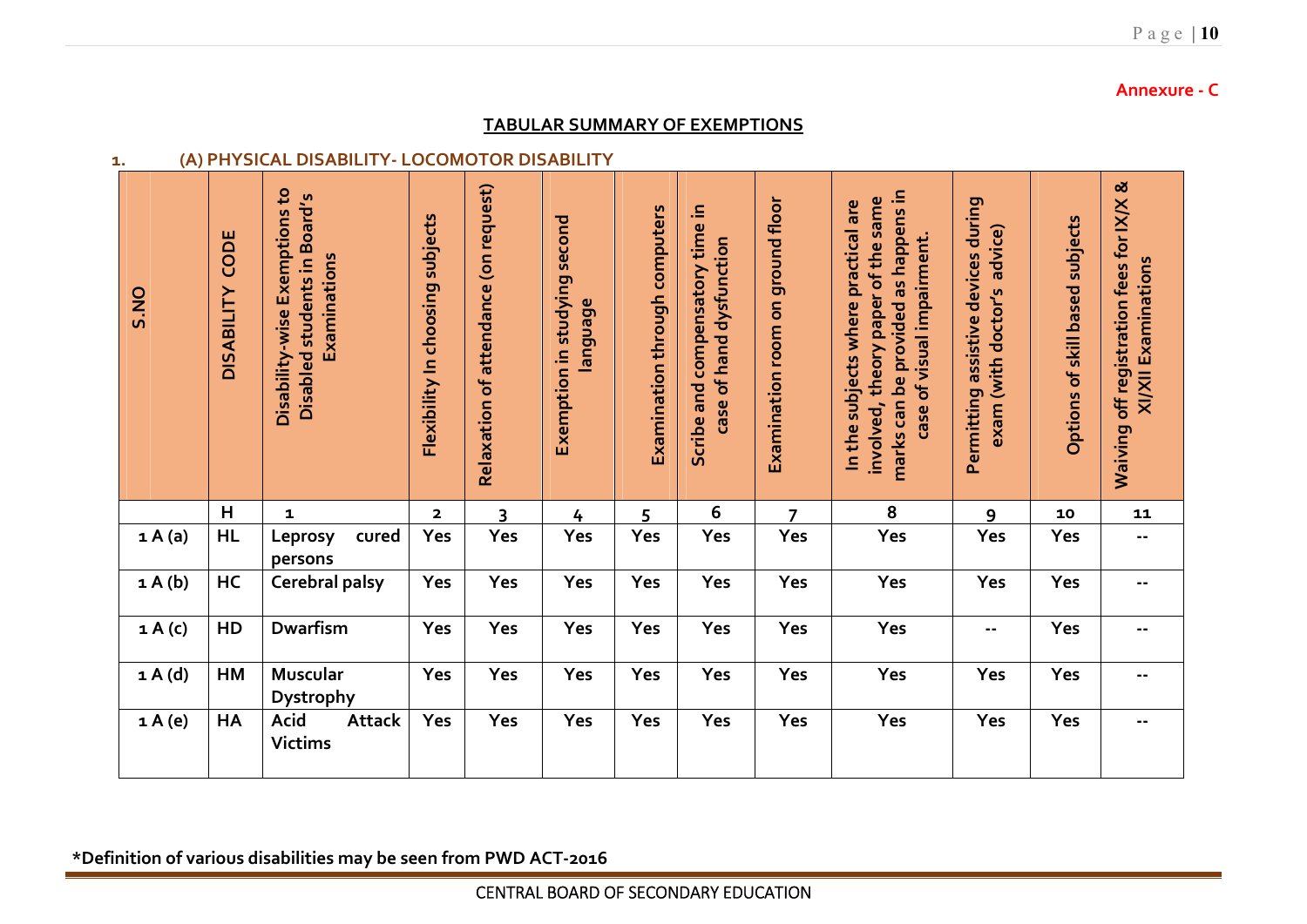| $\mathbf{1}$ (B)<br><b>PHYSICAL DISABILITY - VISUAL IMPAIRMENT</b> |                                                                   |                                                                            |                                  |                                       |                                       |                               |                              |                                  |                                                                                                                                               |                                                                    |                                 |                                                                 |
|--------------------------------------------------------------------|-------------------------------------------------------------------|----------------------------------------------------------------------------|----------------------------------|---------------------------------------|---------------------------------------|-------------------------------|------------------------------|----------------------------------|-----------------------------------------------------------------------------------------------------------------------------------------------|--------------------------------------------------------------------|---------------------------------|-----------------------------------------------------------------|
| S.NO                                                               | CODE<br><b>DISABILITY</b>                                         | Disability-wise Exemptions to Disabled<br>students in Board's Examinations | Flexibility In choosing subjects | Relaxation of attendance (on request) | Exemption in studying second language | Examination through computers | Scribe and compensatory time | Examination room on ground floor | In the subjects where practical are involved, theory<br>8g<br>paper of the same marks can be provided<br>happens in case of visual impairment | Permitting assistive devices during exam<br>(with doctor's advice) | Options of skill based subjects | Waiving off registration fees for IX/X & XI/XII<br>Examinations |
|                                                                    | B                                                                 | $\mathbf{1}$                                                               | $\overline{\mathbf{2}}$          | $\overline{3}$                        | 4                                     | 5                             | 6                            | $\overline{7}$                   | 8                                                                                                                                             | 9                                                                  | 10                              | 11                                                              |
| 1B(a)                                                              | <b>BB</b>                                                         | <b>Blindness</b>                                                           | Yes                              | Yes                                   | Yes                                   | Yes                           | Yes                          | Yes                              | Yes                                                                                                                                           | Yes                                                                | Yes                             | Yes                                                             |
| 1B(b)                                                              | <b>BL</b>                                                         | Low<br>Vision                                                              | Yes                              | Yes                                   | Yes                                   | Yes                           | Yes                          | Yes                              | Yes                                                                                                                                           | Yes<br>(Magnifying<br>glasses/<br>Portable Video<br>magnifiers)    | Yes                             | Yes                                                             |
|                                                                    | *Definition of various disabilities may be seen from PWD ACT-2016 |                                                                            |                                  |                                       |                                       |                               |                              |                                  |                                                                                                                                               |                                                                    |                                 |                                                                 |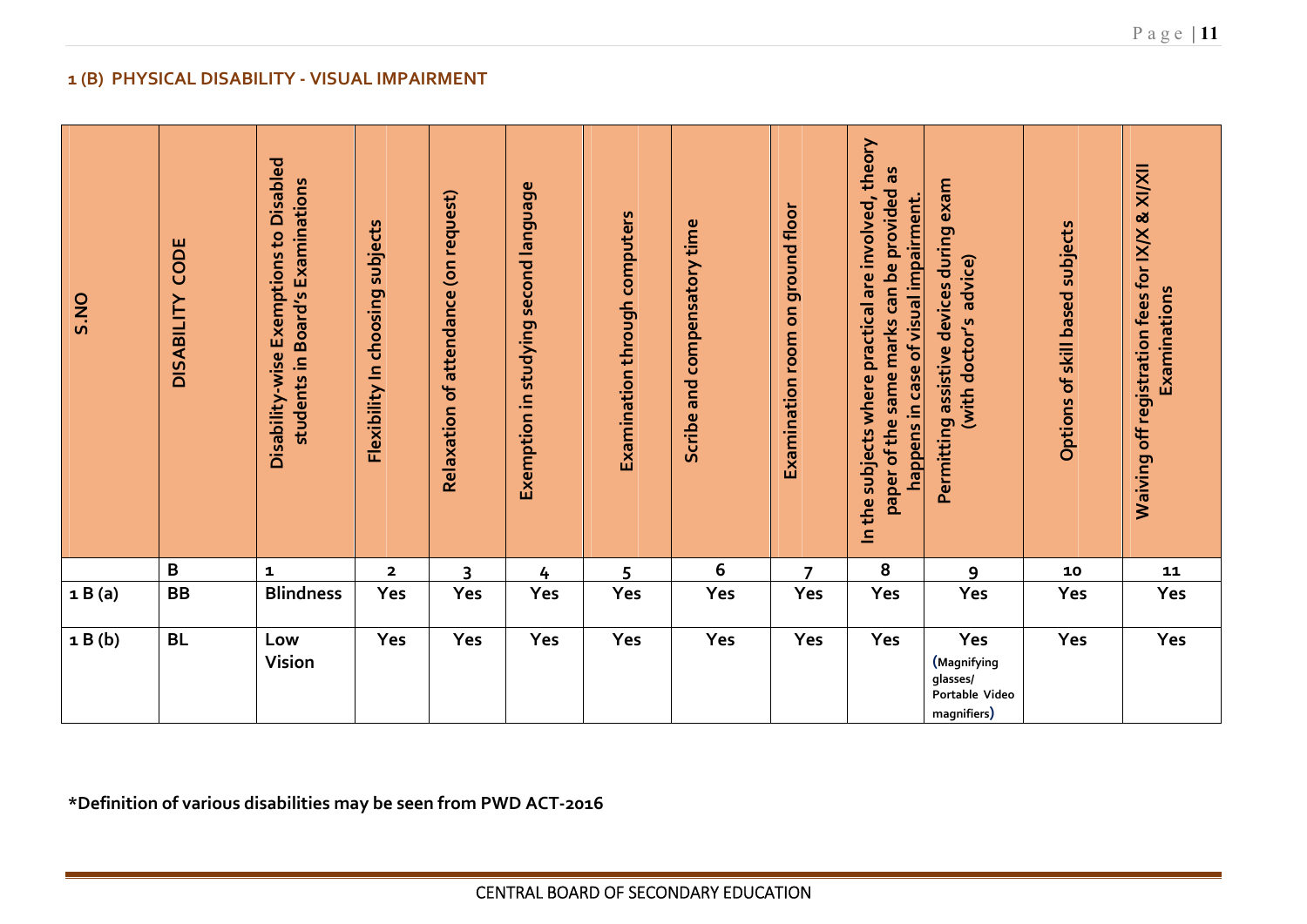|                                                                   | 1(C) PHYSICAL DISABILITY- HEARING IMPAIRMENT |                                                                            |                                  |                                       |                                       |                               |                                      |                                  |                                                                                                                                             |                                                                    |                                 |                                                                 |  |
|-------------------------------------------------------------------|----------------------------------------------|----------------------------------------------------------------------------|----------------------------------|---------------------------------------|---------------------------------------|-------------------------------|--------------------------------------|----------------------------------|---------------------------------------------------------------------------------------------------------------------------------------------|--------------------------------------------------------------------|---------------------------------|-----------------------------------------------------------------|--|
| S.NO                                                              | CODE<br><b>DISABILITY</b>                    | Disability-wise Exemptions to Disabled<br>students in Board's Examinations | Flexibility In choosing subjects | Relaxation of attendance (on request) | Exemption in studying second language | Examination through computers | compensatory time                    | Examination room on ground floor | In the subjects where practical are involved, theory<br>paper of the same marks can be provided as<br>happens in case of visual impairment. | Permitting assistive devices during exam<br>(with doctor's advice) | Options of skill based subjects | Waiving off registration fees for IX/X & XI/XII<br>Examinations |  |
|                                                                   | D                                            | $\mathbf 1$                                                                | $\mathbf{2}$                     | 3                                     | $\frac{4}{1}$                         | 5                             | 6                                    | $\overline{7}$                   | 8                                                                                                                                           | 9                                                                  | 10                              | 11                                                              |  |
| 1 C(a)                                                            | DD                                           | Deaf                                                                       | Yes                              | Yes                                   | Yes                                   | $\sim$ $\sim$                 | Yes                                  | Yes                              | Yes                                                                                                                                         | Yes                                                                | Yes                             | $\sim$ $-$                                                      |  |
| 1 C(b)                                                            | DH                                           | Hard of<br>hearing                                                         | Yes                              | Yes                                   | Yes                                   | $\sim$ $\sim$                 | Yes                                  | Yes                              | Yes                                                                                                                                         | Yes                                                                | Yes                             | $\sim$ $-$                                                      |  |
| *Definition of various disabilities may be seen from PWD ACT-2016 |                                              |                                                                            |                                  |                                       |                                       |                               |                                      |                                  |                                                                                                                                             |                                                                    |                                 |                                                                 |  |
|                                                                   |                                              |                                                                            |                                  |                                       |                                       |                               |                                      |                                  |                                                                                                                                             |                                                                    |                                 |                                                                 |  |
|                                                                   |                                              |                                                                            |                                  |                                       |                                       |                               |                                      |                                  |                                                                                                                                             |                                                                    |                                 |                                                                 |  |
|                                                                   |                                              |                                                                            |                                  |                                       |                                       |                               | CENTRAL BOARD OF SECONDARY EDUCATION |                                  |                                                                                                                                             |                                                                    |                                 |                                                                 |  |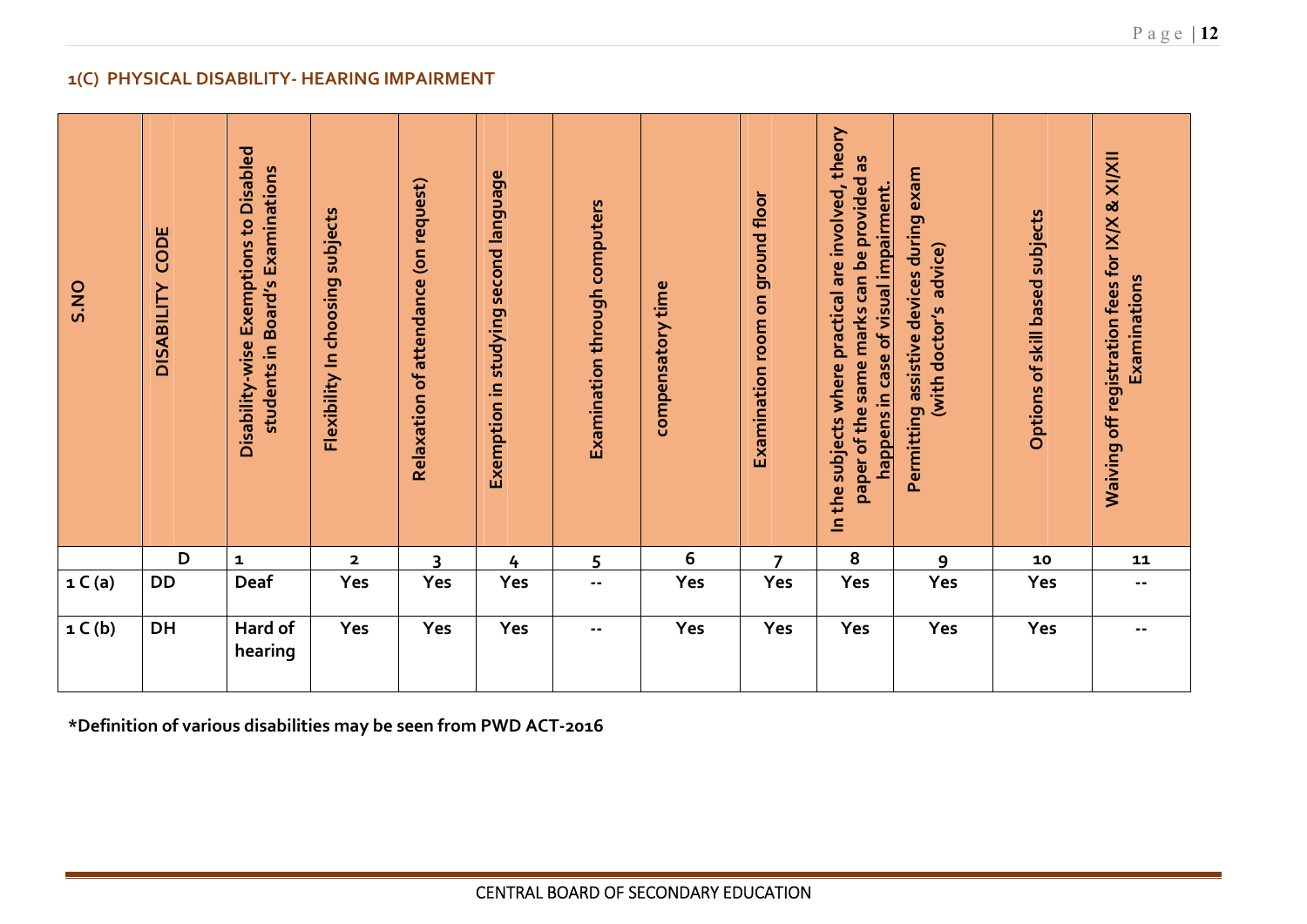|                                                                   | 1 (D) PHYSICAL DISABILITY- SPEECH AND LANGUAGE DISABILITY |                                                                            |                                  |                                       |                                       |                               |                                      |                                  |                                                                                                                                             |                                                                    |                                 |                                                                 |  |
|-------------------------------------------------------------------|-----------------------------------------------------------|----------------------------------------------------------------------------|----------------------------------|---------------------------------------|---------------------------------------|-------------------------------|--------------------------------------|----------------------------------|---------------------------------------------------------------------------------------------------------------------------------------------|--------------------------------------------------------------------|---------------------------------|-----------------------------------------------------------------|--|
| S.NO                                                              | CODE<br><b>DISABILITY</b>                                 | Disability-wise Exemptions to Disabled<br>students in Board's Examinations | Flexibility In choosing subjects | Relaxation of attendance (on request) | Exemption in studying second language | Examination through computers | Scribe/Reader and compensatory time  | Examination room on ground floor | In the subjects where practical are involved, theory<br>paper of the same marks can be provided as<br>happens in case of visual impairment. | Permitting assistive devices during exam<br>(with doctor's advice) | Options of skill based subjects | Waiving off registration fees for IX/X & XI/XII<br>Examinations |  |
|                                                                   | D                                                         | $\mathbf 1$                                                                | $\mathbf{2}$                     | 3                                     | 4                                     | 5                             | 6                                    | $\overline{7}$                   | ${\bf 8}$                                                                                                                                   | 9                                                                  | 10                              | 11                                                              |  |
| 1 D(a)                                                            | <b>DS</b>                                                 | Speech<br>and<br>Language<br><b>Disability</b>                             | Yes                              | Yes                                   | Yes                                   |                               | Yes                                  | Yes                              | ۰.                                                                                                                                          | Yes                                                                | Yes                             | --                                                              |  |
| *Definition of various disabilities may be seen from PWD ACT-2016 |                                                           |                                                                            |                                  |                                       |                                       |                               |                                      |                                  |                                                                                                                                             |                                                                    |                                 |                                                                 |  |
|                                                                   |                                                           |                                                                            |                                  |                                       |                                       |                               | CENTRAL BOARD OF SECONDARY EDUCATION |                                  |                                                                                                                                             |                                                                    |                                 |                                                                 |  |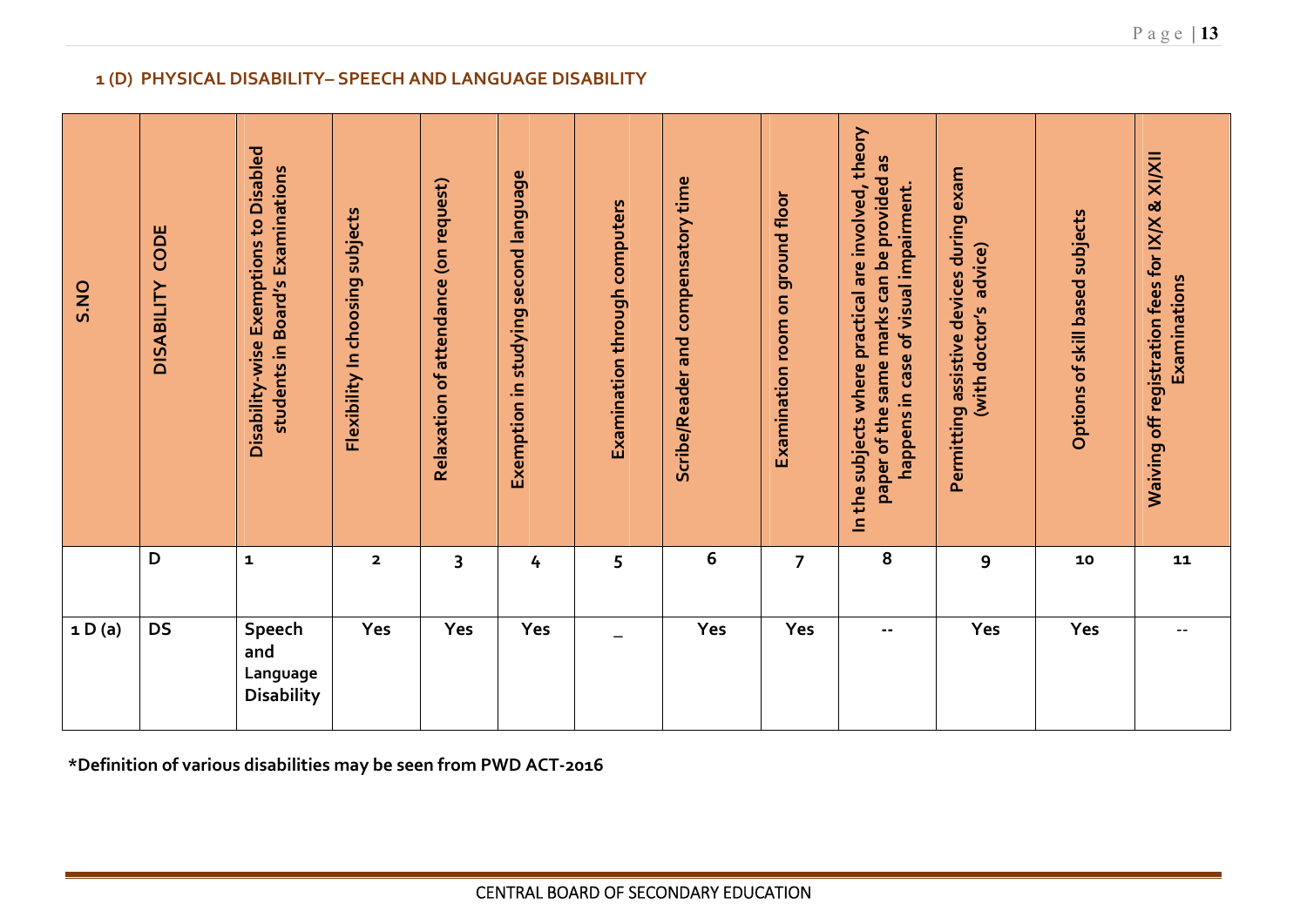| 2.   |                           | <b>INTELLECTUAL DISABILITY</b>                                                                                                         |                                  |                                          |                                          |                                      |                                                          |                                     |                                                                                                                     |                                                                          |                                           |                                                                    |
|------|---------------------------|----------------------------------------------------------------------------------------------------------------------------------------|----------------------------------|------------------------------------------|------------------------------------------|--------------------------------------|----------------------------------------------------------|-------------------------------------|---------------------------------------------------------------------------------------------------------------------|--------------------------------------------------------------------------|-------------------------------------------|--------------------------------------------------------------------|
| S.NO | CODE<br><b>DISABILITY</b> | <b>Exemptions to Disabled</b><br>students in Board's<br>Disability-wise<br>Examinations                                                | Flexibility In choosing subjects | Relaxation of attendance (on<br>request) | Exemption in studying<br>second language | Examination through<br>computers     | Reader / adult prompter*/Scribe<br>and compensatory time | Examination room on ground<br>floor | practical are involved, theory<br>paper of the same marks can<br>be provided as happens in<br>In the subjects where | Permitting assistive devices<br>advice)<br>during exam<br>(with doctor's | Options of skill based<br><b>subjects</b> | Waiving off registration fees<br>for IX/X & XI/XII<br>Examinations |
|      | $\mathsf C$               | $\mathbf{1}$                                                                                                                           | $\overline{\mathbf{2}}$          | 3                                        | 4                                        | 5                                    | 6                                                        | $\overline{7}$                      | 8                                                                                                                   | 9                                                                        | 10                                        | 11                                                                 |
| 2(a) | <b>CS</b>                 | Learning<br><b>Specific</b><br><b>Disabilities</b><br>-Dyslexia<br>-Dysgraphia<br>-Dyscalculia<br>-Dysprasia<br>-Developmental aphasia | Yes                              | Yes                                      | Yes                                      |                                      | Yes                                                      | Yes                                 | $\overline{\phantom{a}}$ .                                                                                          | $- -$                                                                    | Yes                                       | $- -$                                                              |
| 2(b) | CA                        | Autism spectrum disorder                                                                                                               | Yes                              | Yes                                      | Yes                                      |                                      | *Yes                                                     | Yes                                 | $\overline{\phantom{a}}$ .                                                                                          | $- -$                                                                    | Yes                                       | $\mathord{\hspace{1pt}\text{--}\hspace{1pt}}$                      |
|      |                           | Definition of various disabilities may be seen from PWD ACT-2016                                                                       |                                  |                                          |                                          |                                      |                                                          |                                     |                                                                                                                     |                                                                          |                                           |                                                                    |
|      |                           |                                                                                                                                        |                                  |                                          |                                          | CENTRAL BOARD OF SECONDARY EDUCATION |                                                          |                                     |                                                                                                                     |                                                                          |                                           |                                                                    |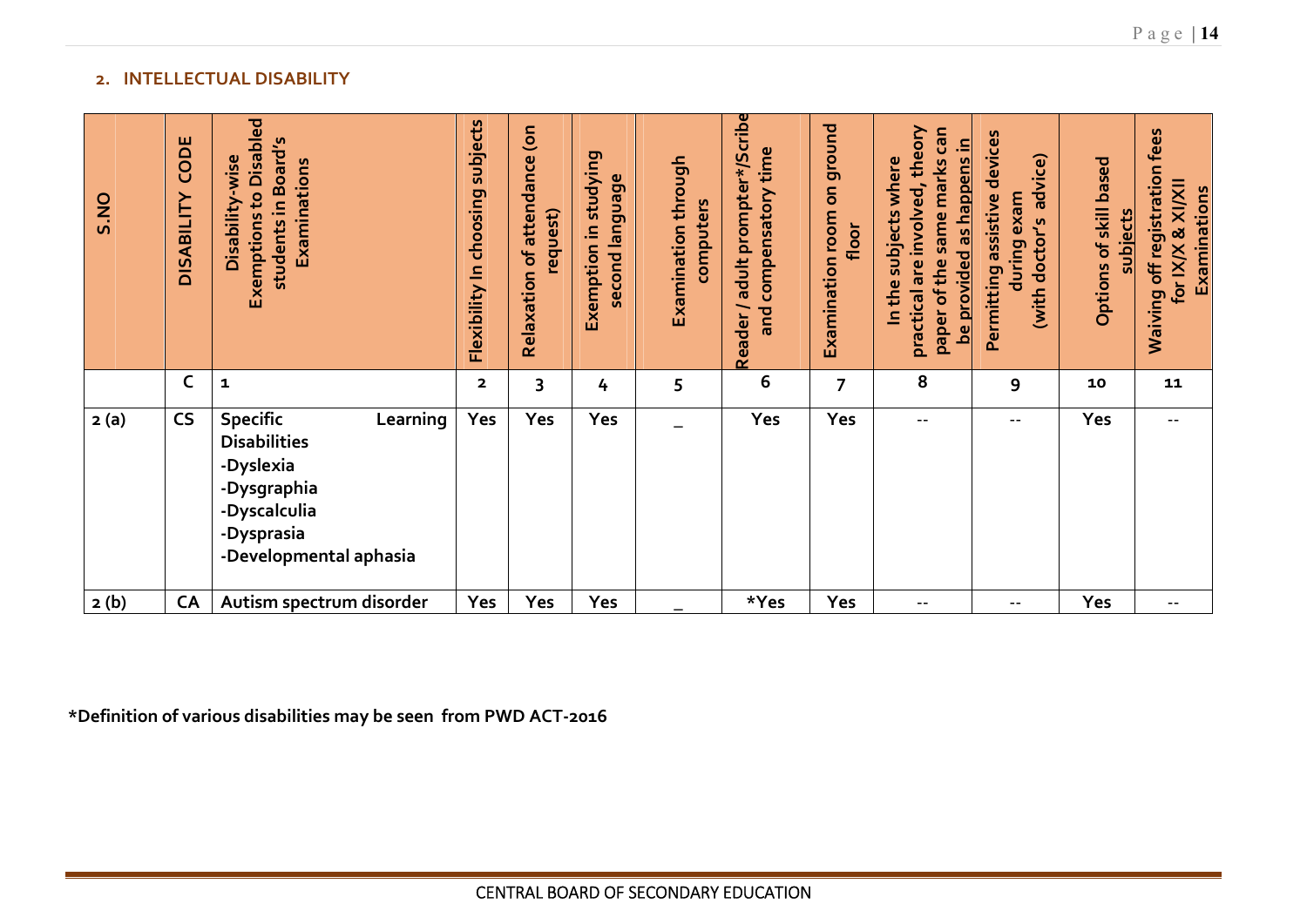| $\overline{3}$ | <b>MENTAL BEHAVIOUR</b><br>S.NO                                | CODE<br><b>DISABILITY</b> | Disability-wise Exemptions to<br>Disabled students in Board's<br>Examinations | Flexibility In choosing subjects | Relaxation of attendance if request is<br>made | Exemption in studying second<br>language | Examination through computers        | Reader / adult prompter/Scribe and<br>compensatory time | Examination room on ground floor | marks can be provided as happens in<br>involved, theory paper of the same<br>In the subjects where practical are<br>case of visual impairment. | Permitting assistive devices during<br>exam (with doctor's advice) | Options of skill based subjects | Waiving off registration fees for IX/X<br>& XI/XII Examinations |
|----------------|----------------------------------------------------------------|---------------------------|-------------------------------------------------------------------------------|----------------------------------|------------------------------------------------|------------------------------------------|--------------------------------------|---------------------------------------------------------|----------------------------------|------------------------------------------------------------------------------------------------------------------------------------------------|--------------------------------------------------------------------|---------------------------------|-----------------------------------------------------------------|
|                |                                                                | $\sf S$                   | $\mathbf{1}$                                                                  | $\mathbf{2}$                     | $\overline{3}$                                 | $\frac{1}{4}$                            | 5                                    | 6                                                       | $\overline{7}$                   | 8                                                                                                                                              | 9                                                                  | 10                              | 11                                                              |
|                | 3(a)                                                           | <b>SM</b>                 | Mental<br><b>Behaviour</b>                                                    | Yes                              | Yes                                            | Yes                                      | Yes                                  | Yes                                                     | Yes                              | $\sim$ $\sim$ $\sim$                                                                                                                           | $- - -$                                                            | Yes                             | $- - -$                                                         |
|                | finition of various disabilities may be seen from PWD ACT-2016 |                           |                                                                               |                                  |                                                |                                          |                                      |                                                         |                                  |                                                                                                                                                |                                                                    |                                 |                                                                 |
|                |                                                                |                           |                                                                               |                                  |                                                |                                          |                                      |                                                         |                                  |                                                                                                                                                |                                                                    |                                 |                                                                 |
|                |                                                                |                           |                                                                               |                                  |                                                |                                          | CENTRAL BOARD OF SECONDARY EDUCATION |                                                         |                                  |                                                                                                                                                |                                                                    |                                 |                                                                 |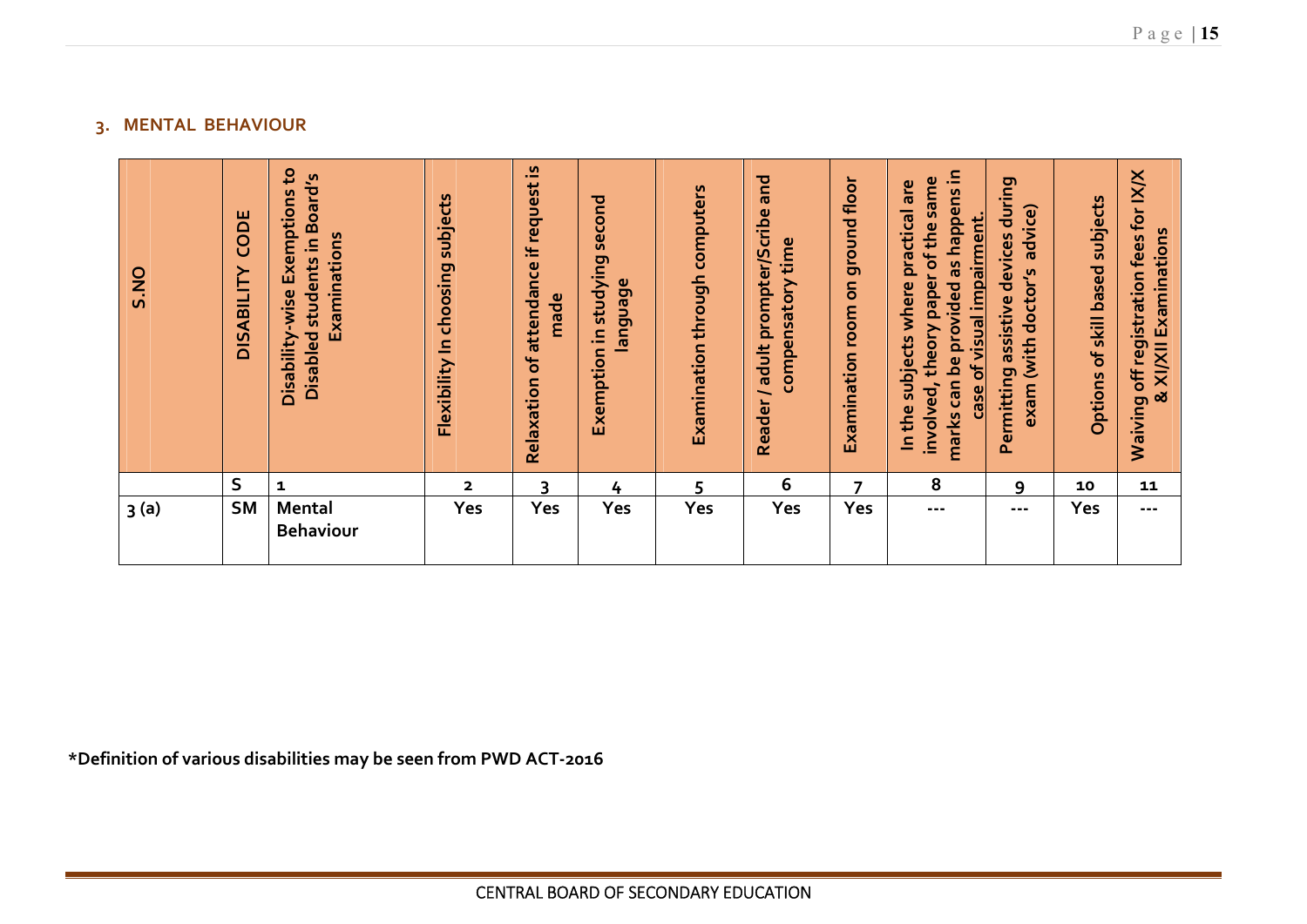| 4.   | DISABILITY CAUSED DUE TO - CHRONIC NEUROLOGICAL CONDITIONS& BLOOD DISORDER |                                                                                           |                                  |                                                |                                          |                               |                                                            |                                  |                                                                                                                                                |                                                                       |                                 |                                                                 |  |
|------|----------------------------------------------------------------------------|-------------------------------------------------------------------------------------------|----------------------------------|------------------------------------------------|------------------------------------------|-------------------------------|------------------------------------------------------------|----------------------------------|------------------------------------------------------------------------------------------------------------------------------------------------|-----------------------------------------------------------------------|---------------------------------|-----------------------------------------------------------------|--|
| S.NO | CODE<br><b>DISABILITY</b>                                                  | Disability-wise Exemptions to<br>Disabled students in Board's<br>Examinations             | Flexibility In choosing subjects | Relaxation of attendance if request is<br>made | Exemption in studying second<br>language | Examination through computers | and<br>Reader / adult prompter/Scribe<br>compensatory time | Examination room on ground floor | marks can be provided as happens in<br>involved, theory paper of the same<br>In the subjects where practical are<br>case of visual impairment. | Permitting assistive devices during<br>advice)<br>exam (with doctor's | Options of skill based subjects | Waiving off registration fees for IX/X<br>& XI/XII Examinations |  |
|      | $\mathsf{S}$                                                               | $\mathbf{1}$                                                                              | $\overline{\mathbf{2}}$          | 3                                              | 4                                        | 5                             | 6                                                          | $\overline{7}$                   | 8                                                                                                                                              | 9                                                                     | 10                              | 11                                                              |  |
| 4(a) | <b>SN</b>                                                                  | Chronic neurological condition<br>i) Multiple Sclerosis<br>ii) Parkinson's disease        | Yes                              | Yes                                            | Yes                                      | Yes                           | Yes                                                        | Yes                              | ---                                                                                                                                            | Yes                                                                   | Yes                             | $- - -$                                                         |  |
| 4(b) | <b>SB</b>                                                                  | <b>Blood disorder</b><br>(i) Haemophilia<br>(ii) Thalassemia<br>(iii) Sickle cell disease | Yes                              | Yes                                            | Yes                                      | Yes                           | Yes                                                        | Yes                              | $\sim$ $\sim$ $\sim$                                                                                                                           | Yes                                                                   | Yes                             | $\sim$ $\sim$ $\sim$                                            |  |
|      | *Definition of various disabilities may be seen from PWD ACT-2016          |                                                                                           |                                  |                                                |                                          |                               |                                                            |                                  |                                                                                                                                                |                                                                       |                                 |                                                                 |  |
|      |                                                                            |                                                                                           |                                  |                                                |                                          |                               | CENTRAL BOARD OF SECONDARY EDUCATION                       |                                  |                                                                                                                                                |                                                                       |                                 |                                                                 |  |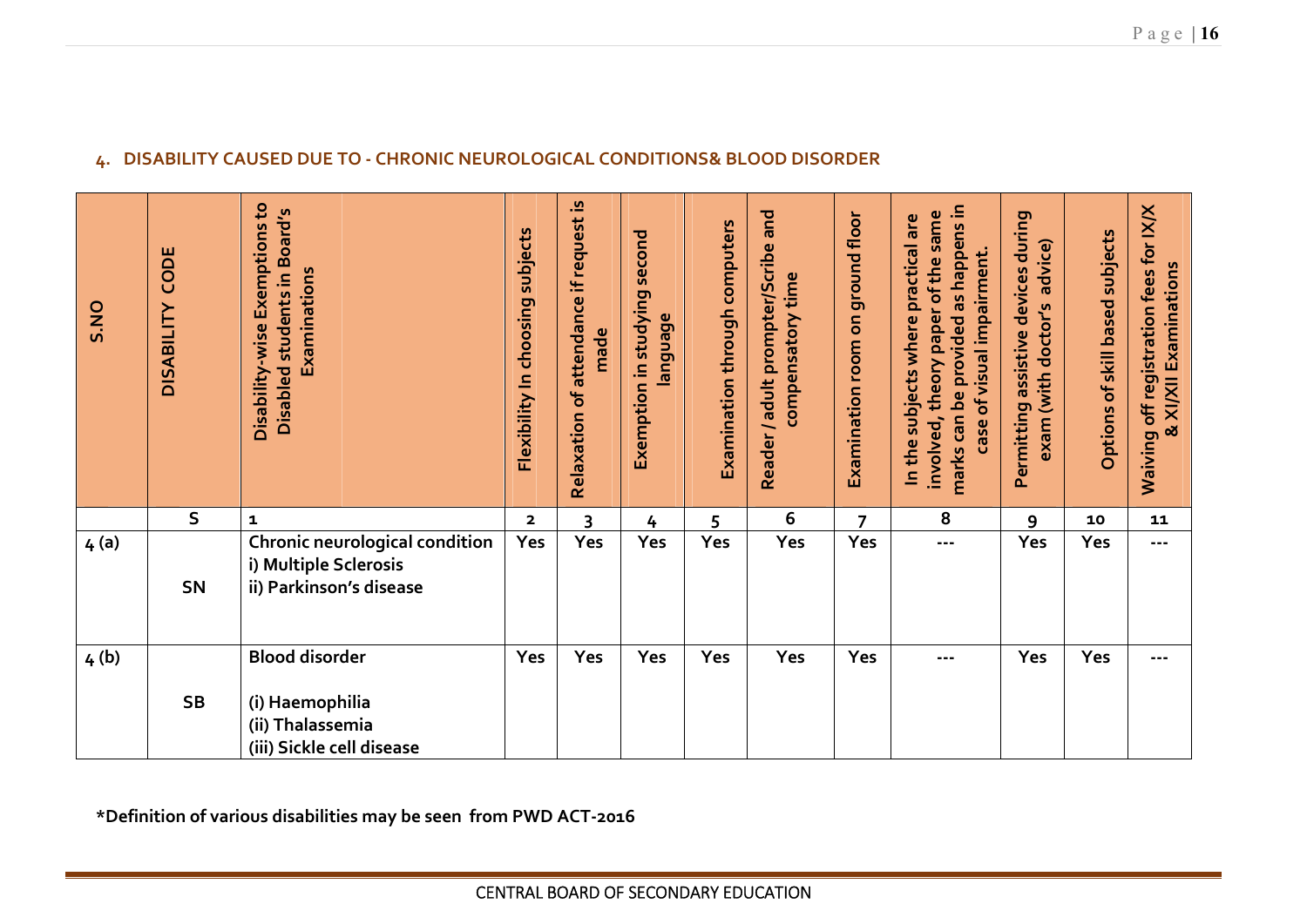| Disability-wise Exemptions to<br>Disabled students in Board's<br>CODE<br>Examinations<br><b>DISABILITY</b><br>S.NO | Flexibility In choosing subjects | Relaxation of attendance if request is<br>made | Exemption in studying second<br>language | Examination through computers | Scribe and compensatory time | Examination room on ground floor | marks can be provided as happens in<br>involved, theory paper of the same<br>In the subjects where practical are<br>case of visual impairment. | Permitting assistive devices during<br>exam (with doctor's advice) | Options of skill based subjects | Waiving off registration fees for IX/X<br>& XI/XII Examinations |
|--------------------------------------------------------------------------------------------------------------------|----------------------------------|------------------------------------------------|------------------------------------------|-------------------------------|------------------------------|----------------------------------|------------------------------------------------------------------------------------------------------------------------------------------------|--------------------------------------------------------------------|---------------------------------|-----------------------------------------------------------------|
| $\sf S$<br>$\mathbf{1}$                                                                                            | $\mathbf{2}$                     | 3                                              | $\frac{1}{4}$                            | 5                             | 6                            | 7                                | 8                                                                                                                                              | 9                                                                  | 10                              | 11                                                              |
| <b>Multiple</b><br>5<br>(a)<br><b>Disabilities</b><br><b>SD</b>                                                    | Yes                              | Yes                                            | Yes                                      | Yes                           | Yes                          | Yes                              | ---                                                                                                                                            | $\sim$ $\sim$ $\sim$                                               | Yes                             | $\sim$ $\sim$ $\sim$                                            |
| *Definition of various disabilities may be seen from PWD ACT-2016                                                  |                                  |                                                |                                          |                               |                              |                                  |                                                                                                                                                |                                                                    |                                 |                                                                 |
|                                                                                                                    |                                  |                                                |                                          |                               |                              |                                  |                                                                                                                                                |                                                                    |                                 |                                                                 |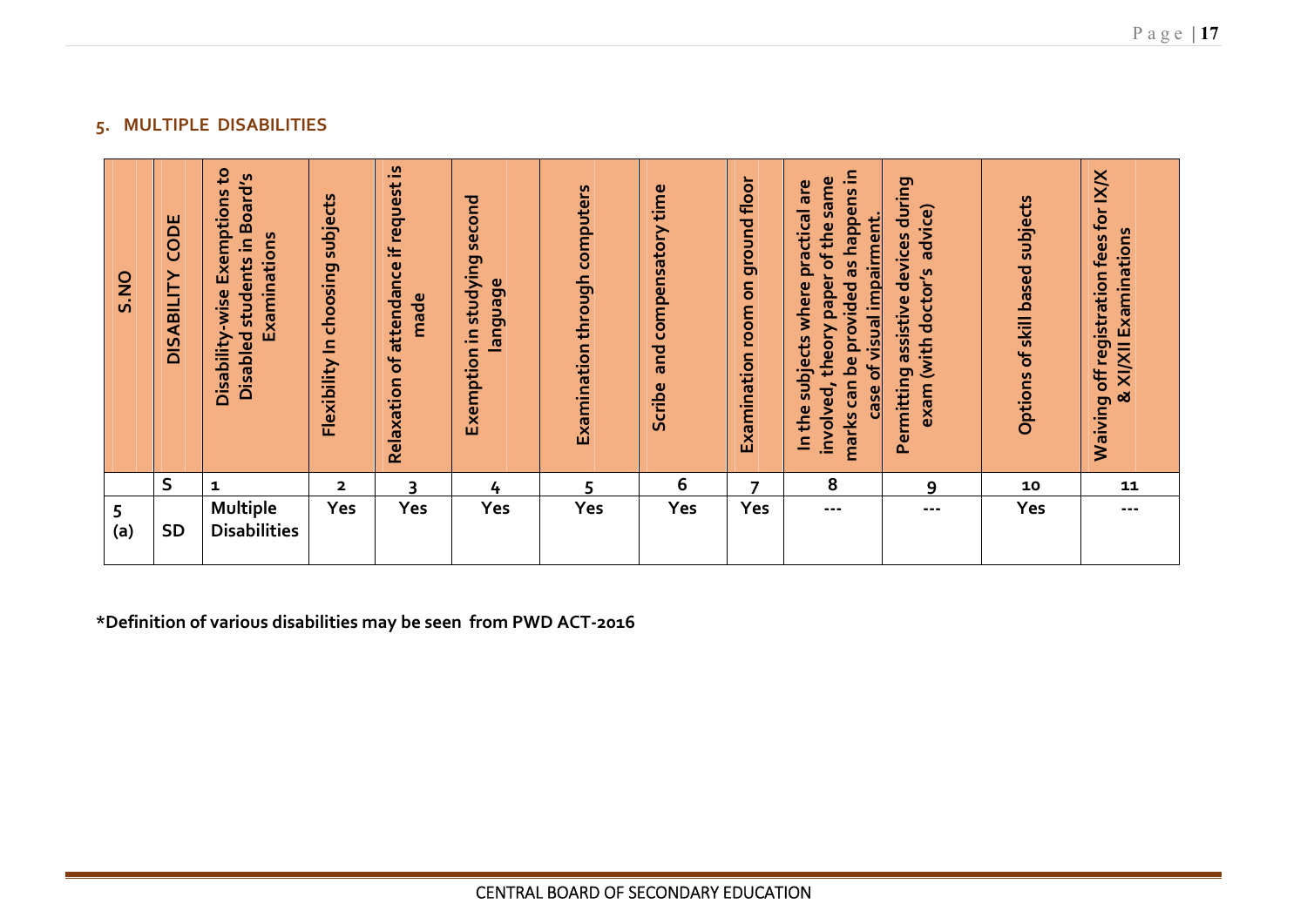### **ANNEXURE -D**

**Principal (Write School Name & Address here)** 

**\_\_\_\_\_\_\_\_\_\_\_\_\_\_\_\_\_\_\_\_\_ \_\_\_\_\_\_\_\_\_\_\_\_\_\_\_\_\_\_\_\_\_ \_\_\_\_\_\_\_\_\_\_\_\_\_\_\_\_\_\_\_\_\_** 

### **Sub: Availing exemption as provided for Disabled students under the Right to Persons with Disabilities Act 2016.**

Sir/Madam,

My ward with following credentials is student of your school:-

- 1. Name:
- 2. Admission No.
- 3. Class: Section:
- 4. Nature of Disablility:

It is requested that following exemption(s) may be granted to my ward:-

- a.
- b.

The details of Scribe opted by me is as under:-

Date:

 (Signature of Parent) Name: Email ID: Contact No. Address:

**Enclosure:**  Medical Certificate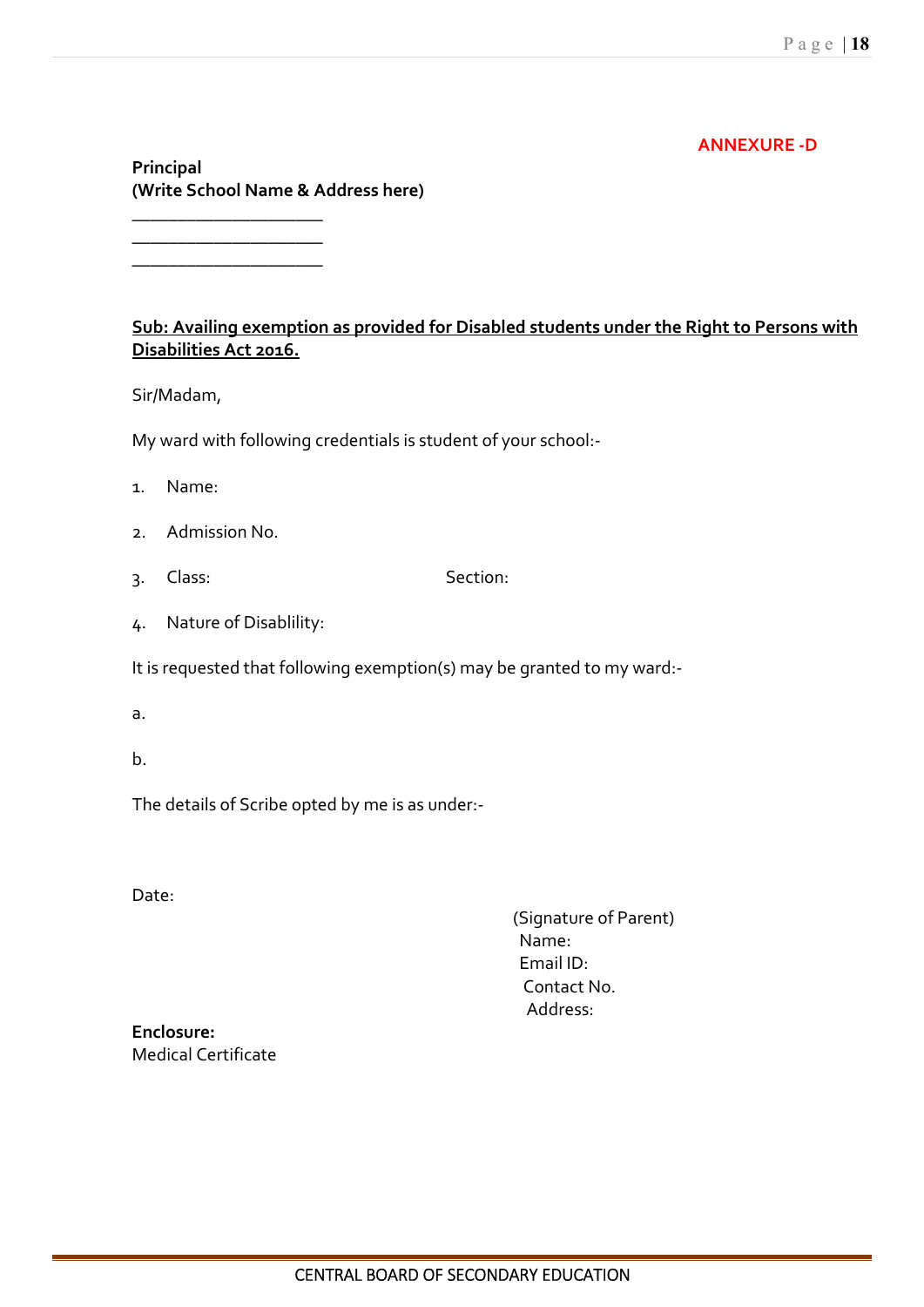# **SCHEDULE FOR MAKING REQUEST TO AVAIL FACILITES/EXEMPTIONS IN CASE OF PWD CANDIDATES OF CLASS X/XII**

| S.No.          | <b>ACTIVITY</b>                                               | <b>LAST DATE</b>                |
|----------------|---------------------------------------------------------------|---------------------------------|
| $\mathbf{1}$ . | Schools will inform to the PWD candidates about               | At the beginning of             |
|                | exemptions/concessions extended by CBSE during annual         | the academic session.           |
|                | examinations.---                                              |                                 |
|                | Schools will make a list of PWD students after submitting LOC |                                 |
| 2.             | Students/Parents will make the request to their School for    | Upto $7th$ July of the          |
|                | seeking exemptions/concessions during annual examinations     | academic year                   |
|                | alongwith required Certificates/Documents                     |                                 |
| $3 -$          | Schools will compile all such requests in tabular form with   | 07 days from the date           |
|                | required Certificates/Documents.                              | of activity of S.No.2           |
|                | Only one request will be sent by each school to the Regional  | i.e. by $15^{th}$ July          |
|                | Office for necessary approvals.                               |                                 |
| 4.             | Regional Office will communicate deficiency, if any, to the   | 21 days from the date           |
|                | schools.                                                      | of activity of S.No.3           |
|                |                                                               | i.e. by o5 <sup>th</sup> August |
| 5.             | Schools will communicate fulfilment of deficiency to Regional | 10 days from the date           |
|                | Office.                                                       | of activity of S.No.4           |
|                |                                                               | i.e. by 15 <sup>th</sup> August |
| 6.             | Regional Office will communicate approval to the schools.     | 10 days from the date           |
|                |                                                               | of activity of S.No.5           |
|                |                                                               | i.e. by 25 <sup>th</sup> August |
| 7              | School will communicate approval of the CBSE to the students  | 05 days from the date           |
|                |                                                               | of activity of S.No.6           |
|                |                                                               | i.e. by 30 <sup>th</sup> August |

 While requesting to the Regional Office for exemptions/concessions, schools will also inform the following: -

- 1. In case of class-XII, has candidate availed the facilities in class-X & XI?
- 2. In case of class-X, has candidate availed the facilities in class-IX?

 Above said exercise will help the PWD candidates in getting their approvals on time and help the CBSE in taking care of these students while allotting Roll Numbers for Board's Examinations.

**Above directions are issued for strict compliance by all stakeholders.**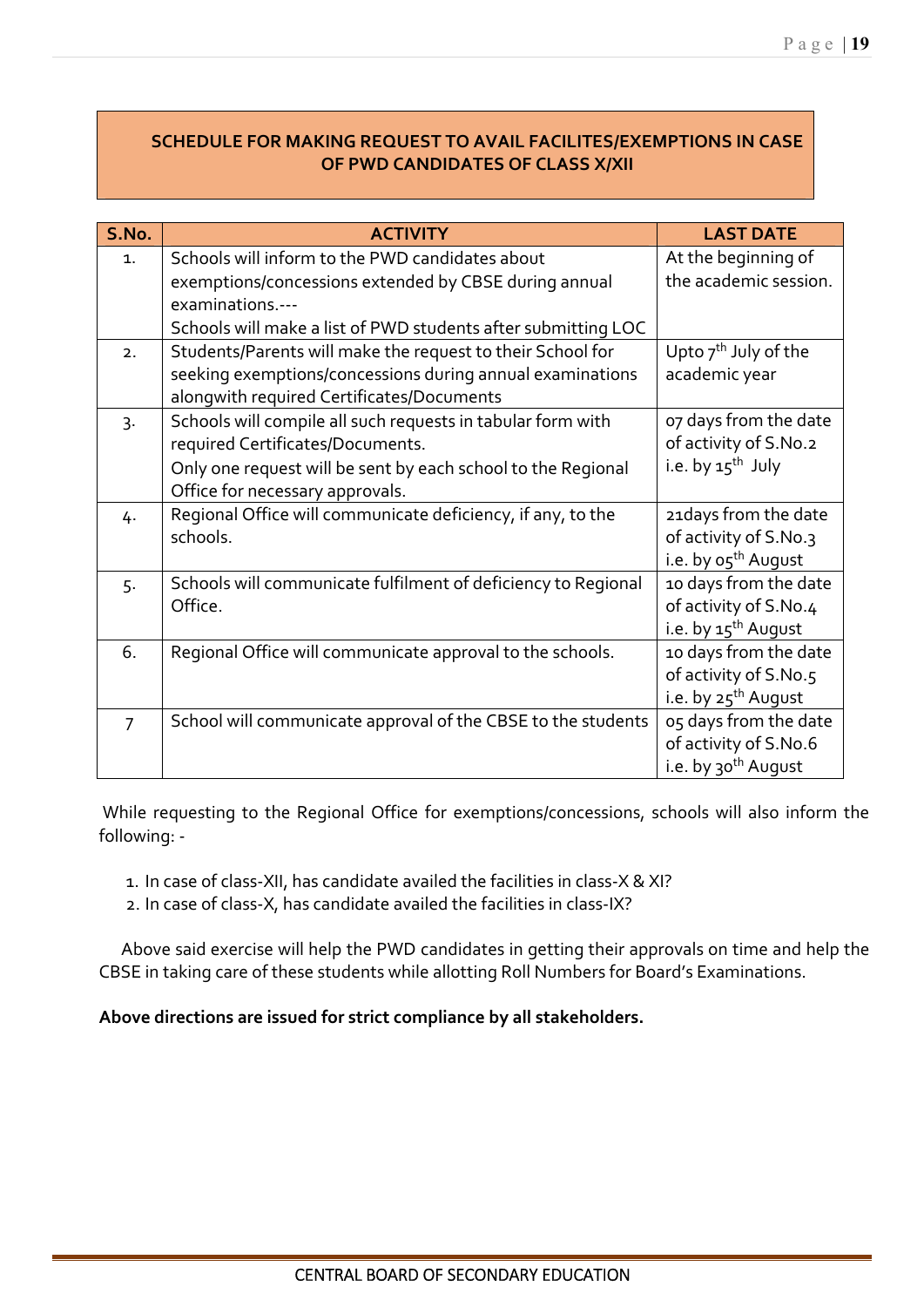### **SCHEDULE FOR FORMING PANEL OF SCRIBES/READERS/LAB ASSISTANTS TO BE PROVIDED TO PWD CANDIDATES OF CLASS X/XII BY THE SCHOOLS IDENTIFIED AS EXAMINATION CENTRES, IN CASE REQUIRED TO BE PROVIDED**

| S.No.            | <b>ACTIVITY</b>                                                                                   | <b>LAST DATE</b>                                                    |
|------------------|---------------------------------------------------------------------------------------------------|---------------------------------------------------------------------|
| $\mathbf{1}$ .   | Schools identified as examination centres to prepare a panel<br>of Scribes/Readers/Lab Assistants | Within o7 days of<br>getting information<br>of centre fixation      |
| 2.               | Centre Supdts to send the panel to the concerned Regional<br>Office for approval                  | To reach concerned<br>RO within oz days of<br>activity at Sl. No.o1 |
| $\overline{3}$ . | Approval to be communicated to the Centre Superintendents<br>by Regional Offices                  | Within 15 days of<br>activity at Sl. No.2                           |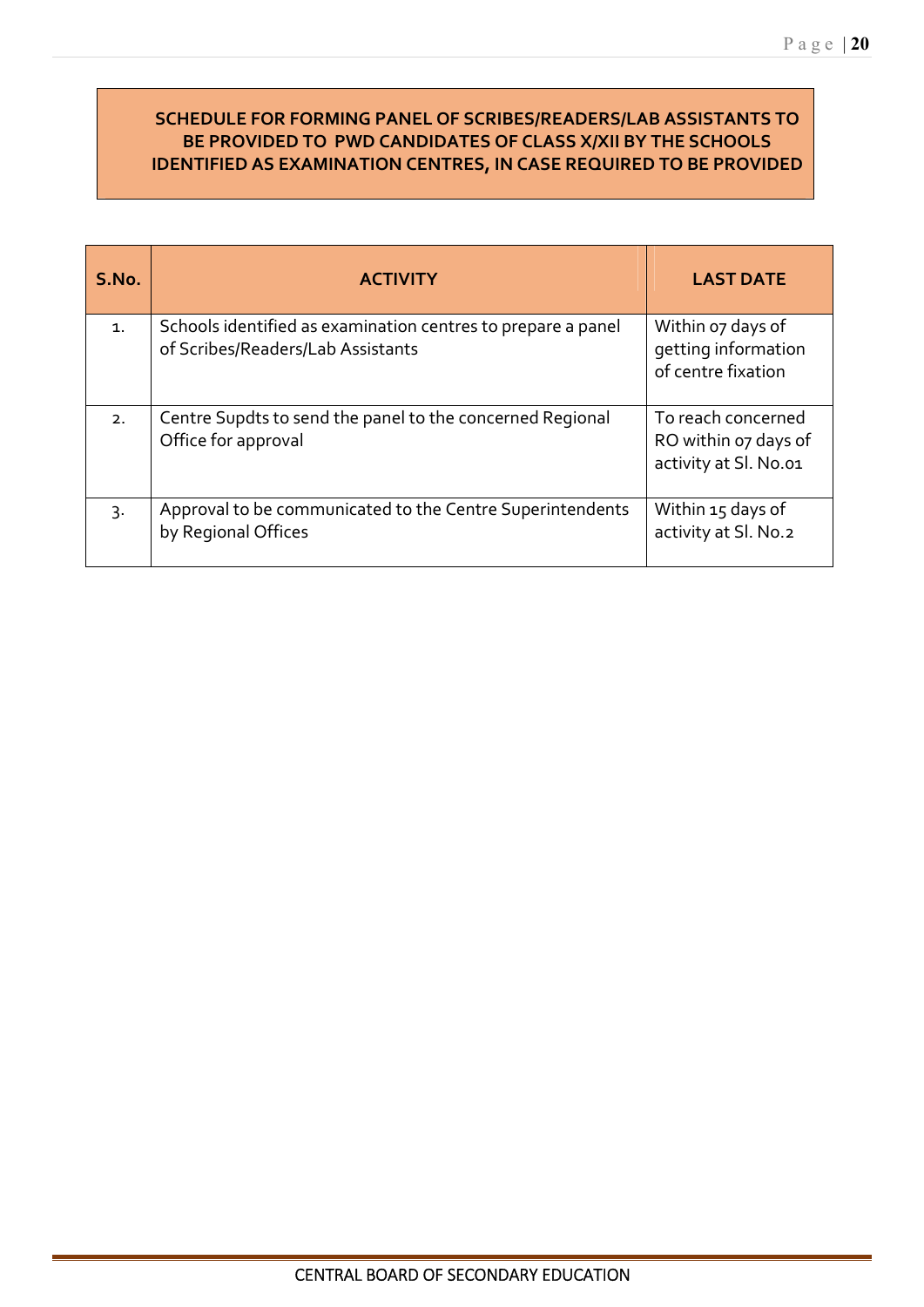SEC. 11

THE GAZETTE OF INDIA EXTRAORDINARY

THE SCHEDULE

[See clause (zc) of section 2]

Spectrum researches

1. Physical disability.-

A. Locomotor disability (a person's inability to execute distinctive activities associated with movement of self and objects resulting from affliction of musculoskeletal or nervous system or both), including-

(a) "leprosy cured person" means a person who has been cured of leprosy but is suffering from-

(i) loss of sensation in hands or feet as well as loss of sensation and paresis in the eye and eye-lid but with no manifest deformity;

(ii) manifest deformity and paresis but having sufficient mobility in their hands and feet to enable them to engage in normal economic activity;

(iii) extreme physical deformity as well as advanced age which prevents him/her from undertaking any gainful occupation, and the expression "leprosy cured" shall construed accordingly;

(b) "cerebral palsy" means a Group of non-progressive neurological condition affecting body movements and muscle coordination, caused by damage to one or more specific areas of the brain, usually occurring before, during or shortly after birth:

(c) "dwarfism" means a medical or genetic condition resulting in an adult height of 4 feet 10 inches (147 centimeters) or less;

(d) "muscular dystrophy" means a group of hereditary genetic muscle disease that weakens the muscles that move the human body and persons with multiple dystrophy have incorrect and missing information in their genes, which prevents them from making the proteins they need for healthy muscles. It is characterised by progressive skeletal muscle weakness, defects in muscle proteins, and the death of muscle cells and tissue;

(e) "acid attack victims" means a person disfigured due to violent assaults by throwing of acid or similar corrosive substance.

B. Visual impairment-

(a) "blindness" means a condition where a person has any of the following conditions, after best correction-

(f) total absence of sight; or

(ii) visual acuity less than 3/60 or less than 10/200 (Snellen) in the better eye with best possible correction; or

(iii) limitation of the field of vision subtending an angle of less than 10 degree.

 $(b)$  "low-vision" means a condition where a person has any of the following conditons, namely:-

(i) visual acuity not exceeding 6/18 or less than 20/60 upto 3/60 or upto 10/200 (Snellen) in the better eye with best possible corrections; or

33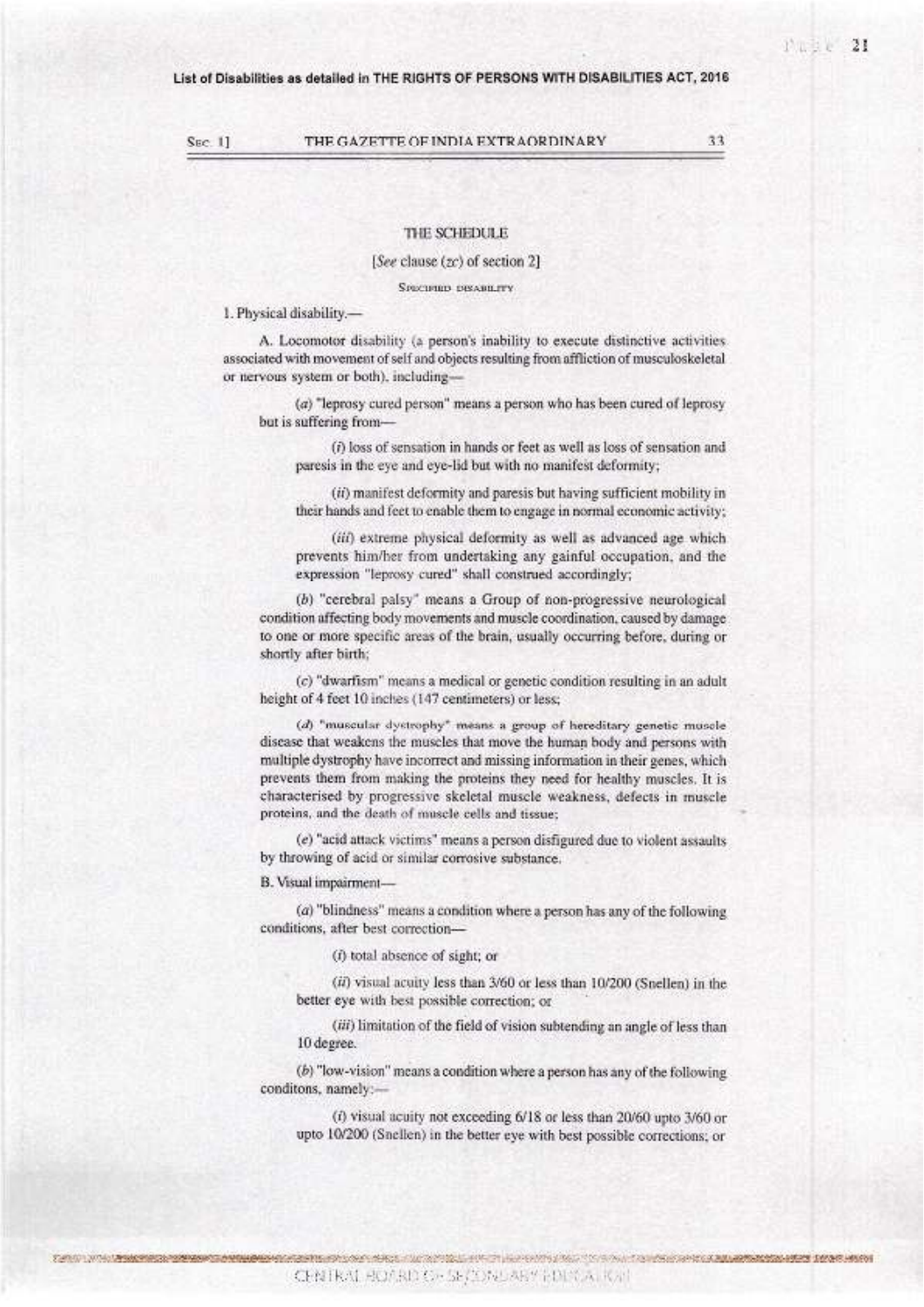[PAirr II

(ii) limitation of the field of vision subtending an angle of less than 40 degree up to 10 degree.

### C. Hearing impairment-

(a) "deaf" means persons having 70 DB hearing loss in speech frequencies in both ears:

(b) "hard of hearing" means person having 60 DB to 70 DB hearing loss in speech frequencies in both ears;

D. "speech and language disability" means a permanent disability arising out of conditions such as laryngectomy or aphasia affecting one or more components of speech and language due to organic or neurological causes.

2. Intellectual disability, a condition characterised by significant limitation both in intellectual functioning (rasoning, learning, problem solving) and in adaptive behaviour which covers a range of every day, social and practical skills, including-

(a) "specific learning disabilities" means a heterogeneous group of conditions wherein there is a deficit in processing language, spoken or written, that may manifest itself as a difficulty to comprehend, speak, read, write, spell, or to do mathematical calculations and includes such conditions as perceptual disabilities, dyslexia, dysgraphia, dyscalculia, dyspraxia and developmental aphasia;

(b) "autism spectrum disorder" means a neuro-developmental condition typically appearing in the first three years of life that significantly affects a person's ability to communicate, understand relationships and relate to others, and is frequently associated with unusal or stereotypical rituals or behaviours.

### 3. Mental behaviour,-

"mental illness" means a substantial disorder of thinking, mood, perception, orientation or memory that grossly impairs judgment, behaviour, capacity to recognise reality or ability to meet the ordinary demands of life, but does not include retardation which is a conditon of arrested or incomplete development of mind of a person, specially characterised by subnormality of intelligence.

### 4. Disability caused due to-

(a) chronic neurological conditions, such as-

(i) "multiple sclerosis" means an inflammatory, nervous system disease in which the myelin sheaths around the axons of nerve cells of the brain and spinal cord are damaged, leading to demyelination and affecting the ability of nerve cells in the brain and spinal cord to communicate with each other;

(ii) "parkinson's disease" means a progressive disease of the nervous system marked by tremor, muscular rigidity, and slow, imprecise movement, chiefly affecting middle-aged and elderly people associated with degeneration of the basal ganglia of the brain and a deficiency of the neurotransmitter dopamine.

### (b) Blood disorder-

(i) "haemophilia" means an inheritable disease, usually affecting only male but transmitted by women to their male children, characterised by loss or impairment of the normal clotting ability of blood so that a minor would may result in fatal bleeding;

(ii) "thalassemia" means a group of inherited disorders characterised by reduced or absent amounts of haemoglobin.

(iii) "sickle cell disease" means a hemolytic disorder characterised by chronic anemia, painful events, and various complications due to associated